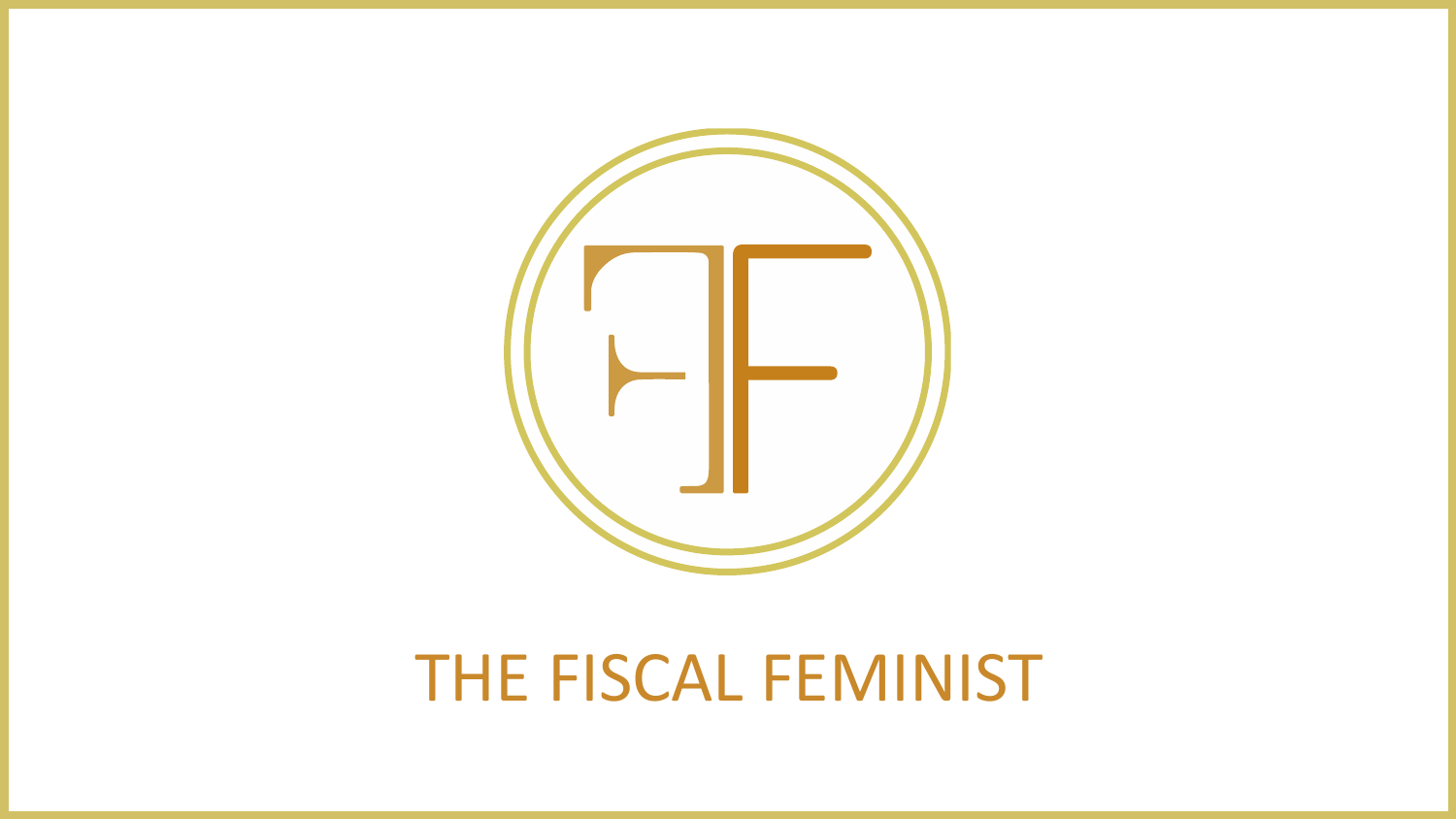# **PERSONAL FINANCE CRISIS MANAGEMENT**

## THE FISCAL FEMINIST

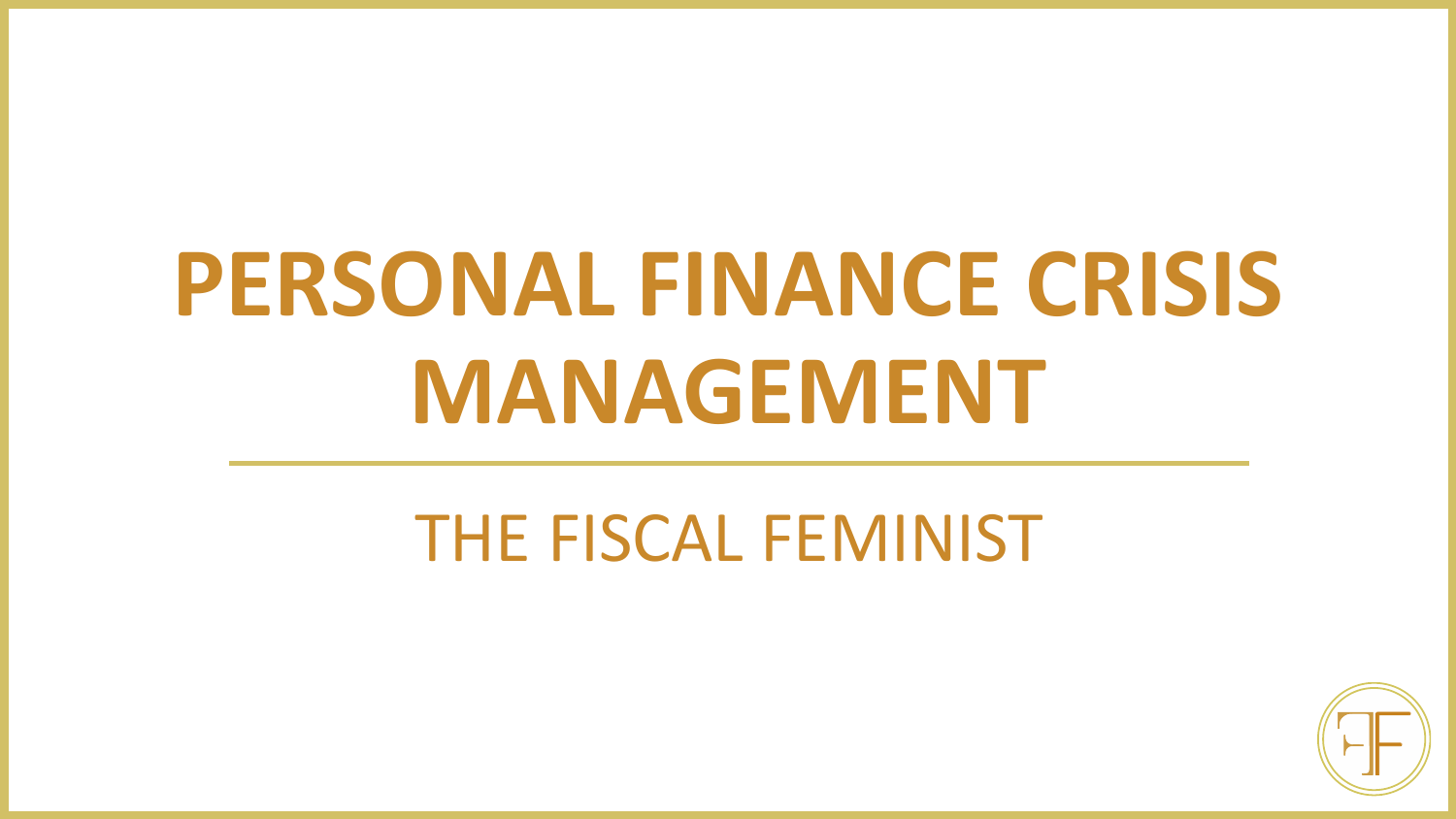## **BE PROACTIVE**

Know the financial facts of your situation, gather relevant information and implement a strategy with necessary adjustments.

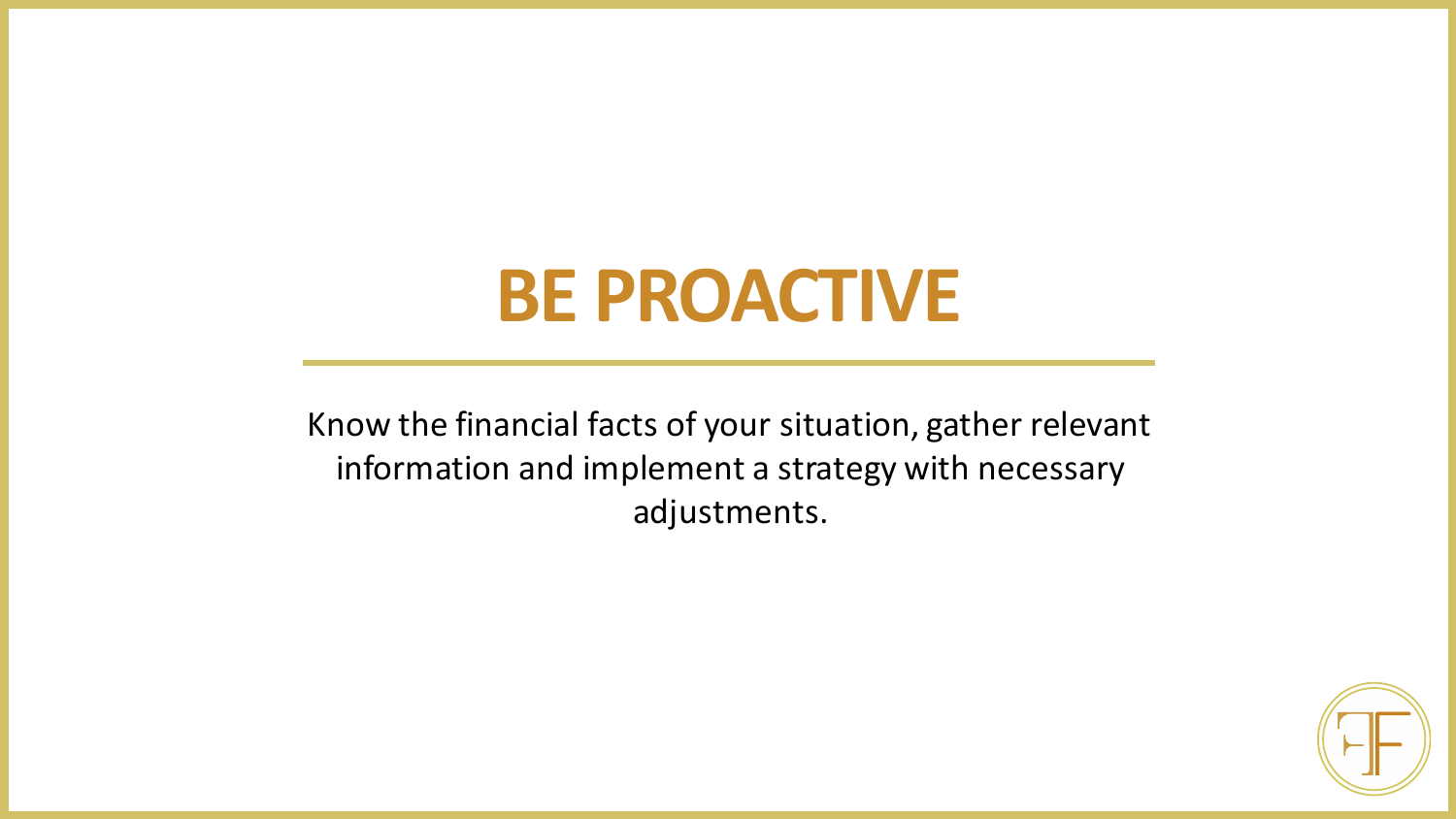## **COVID-19 STIMULUS BILL HIGHLIGHTS:**

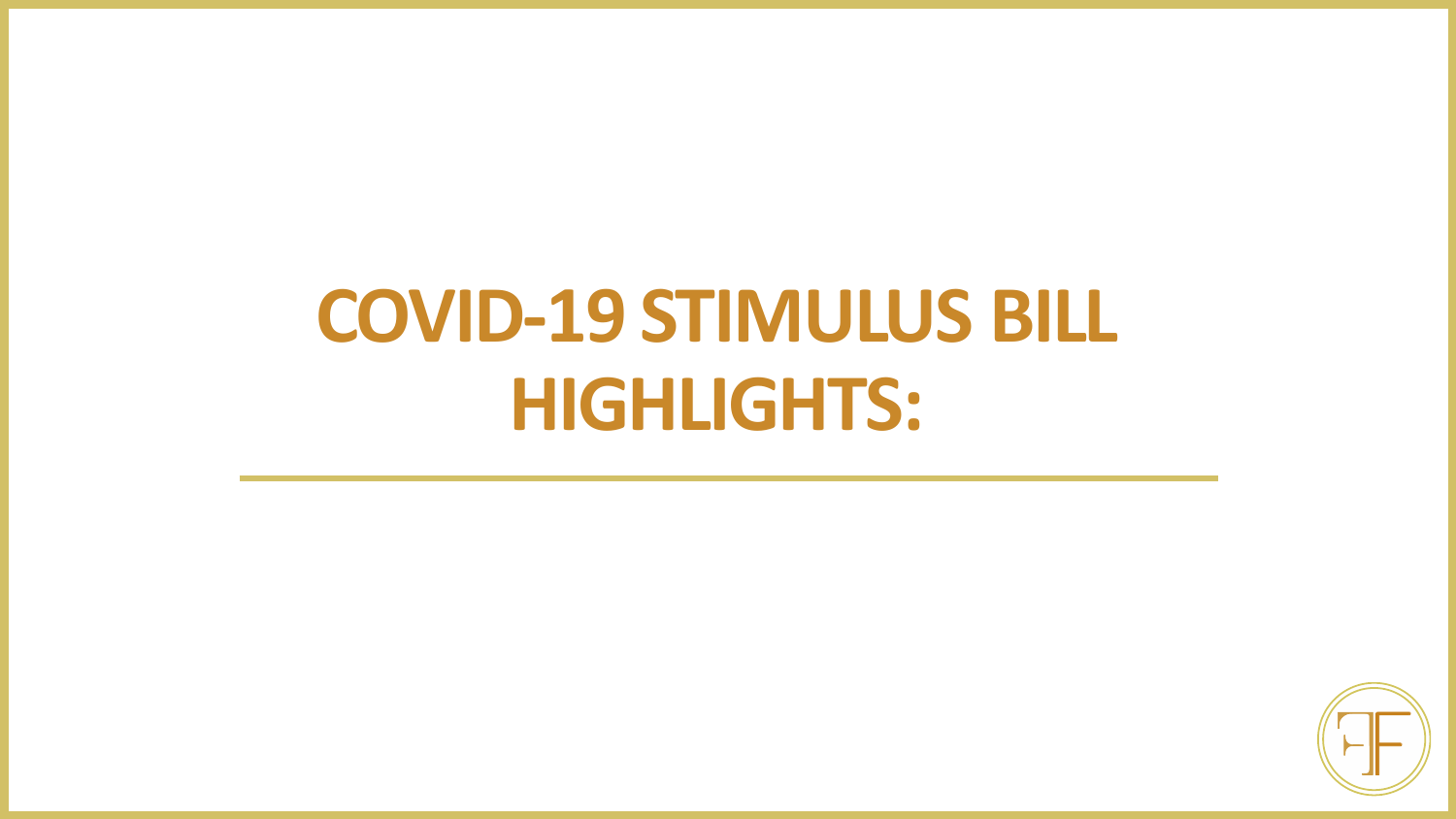## **CONGRESS HAS PASSED 3 BILLS TO MITIGATE THE ECONOMIC IMPACT OF COVID-19**

- 1. The Families First Coronavirus Response Act
- 2. The Coronavirus Preparedness and Response Supplemental Appropriations Act
- 3. The Coronavirus Aid, Relief, and Economic Security (CARES) Act

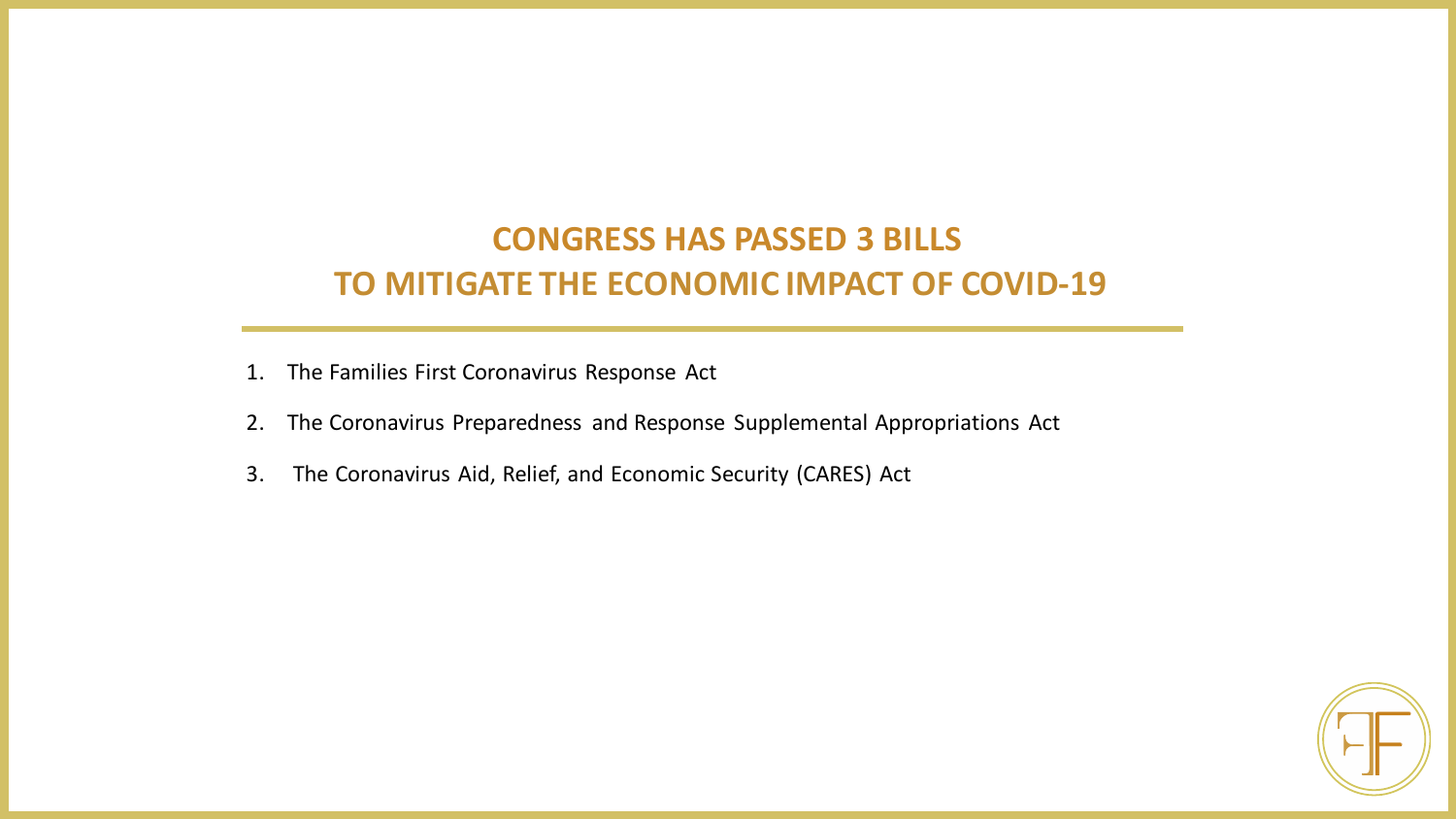## **DEADLINES HAVE CHANGED**

- Deadline for filing and payment of 2019 federal income taxes has been changed from April 15, 2020 to July 15, 2020.
- July 15, 2020 is also the deadline to make 2019 contributions to IRAs and Health Savings Accounts (HSAs).

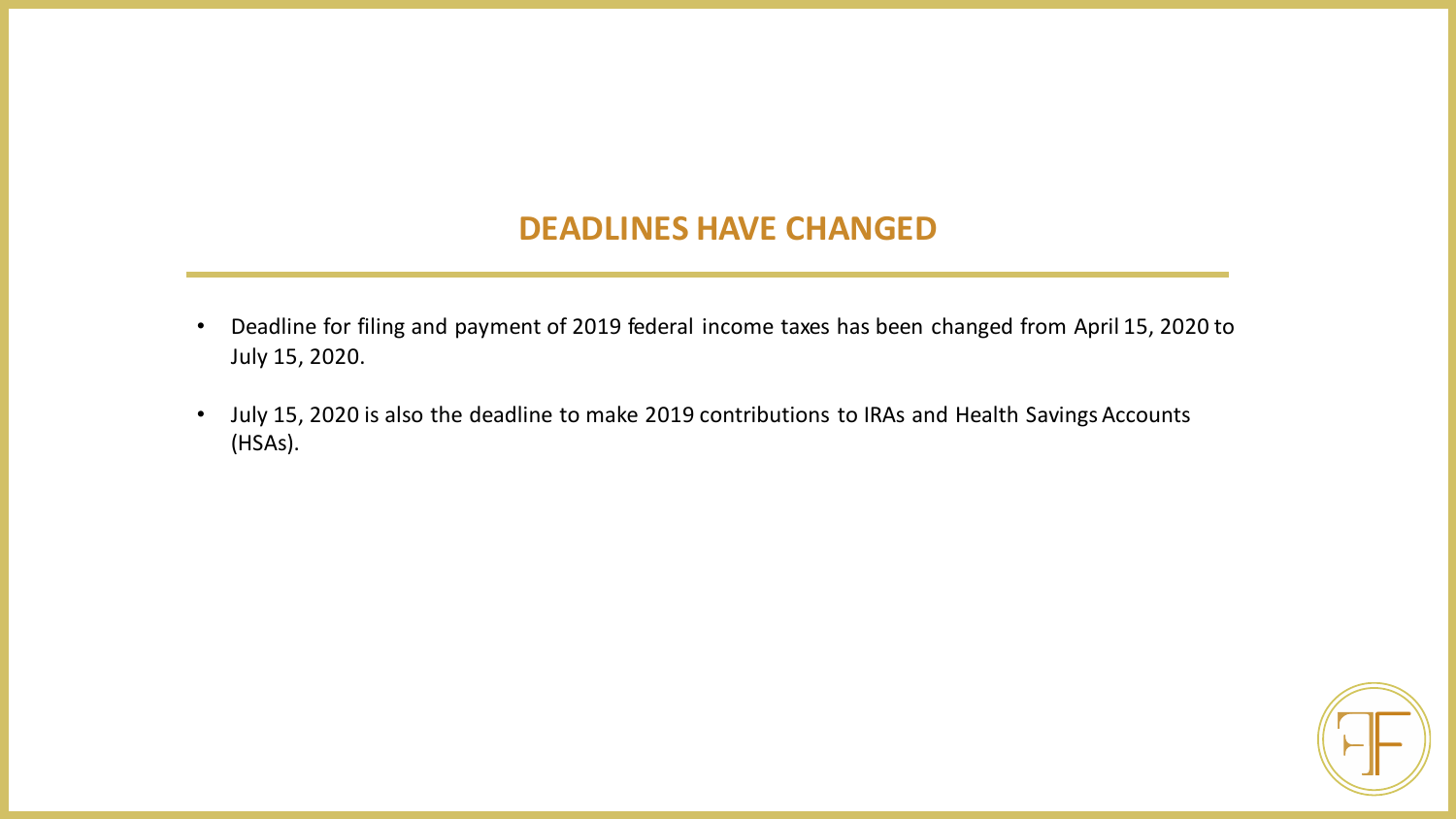## **DIRECT PAYMENTS TO AMERICANS**

The CARES Act includes a provision to send many Americans direct payments of \$1,200 for individuals, or \$2,400 for joint filers, plus \$500 for children under 17 years of age. The amount of payments will be reduced for those with higher incomes.

- For individuals filing taxes as singles, the reduced amount begins at an adjusted gross income of \$75,000 per year and is completely phased out at \$99,000. For Head of Household filers, the phase out is at \$112,500
- For joint filers, the reduced amount begins at \$150,000 and payment is eliminated at \$198,000.
- Adjusted gross income will be determined by your 2019 tax filing or your 2018 tax filing, if 2019 isn't available.
- The rebates are treated as advance funds of a 2020 tax credit which means they are NOT being treated as taxable income.
- If the 2020 adjusted gross income would disqualify a taxpayer, there will be no claw back on the direct payment made on the prior years' tax return information.
- A notice will be sent to each taxpayer by mail no later than 15 days after the distribution date.

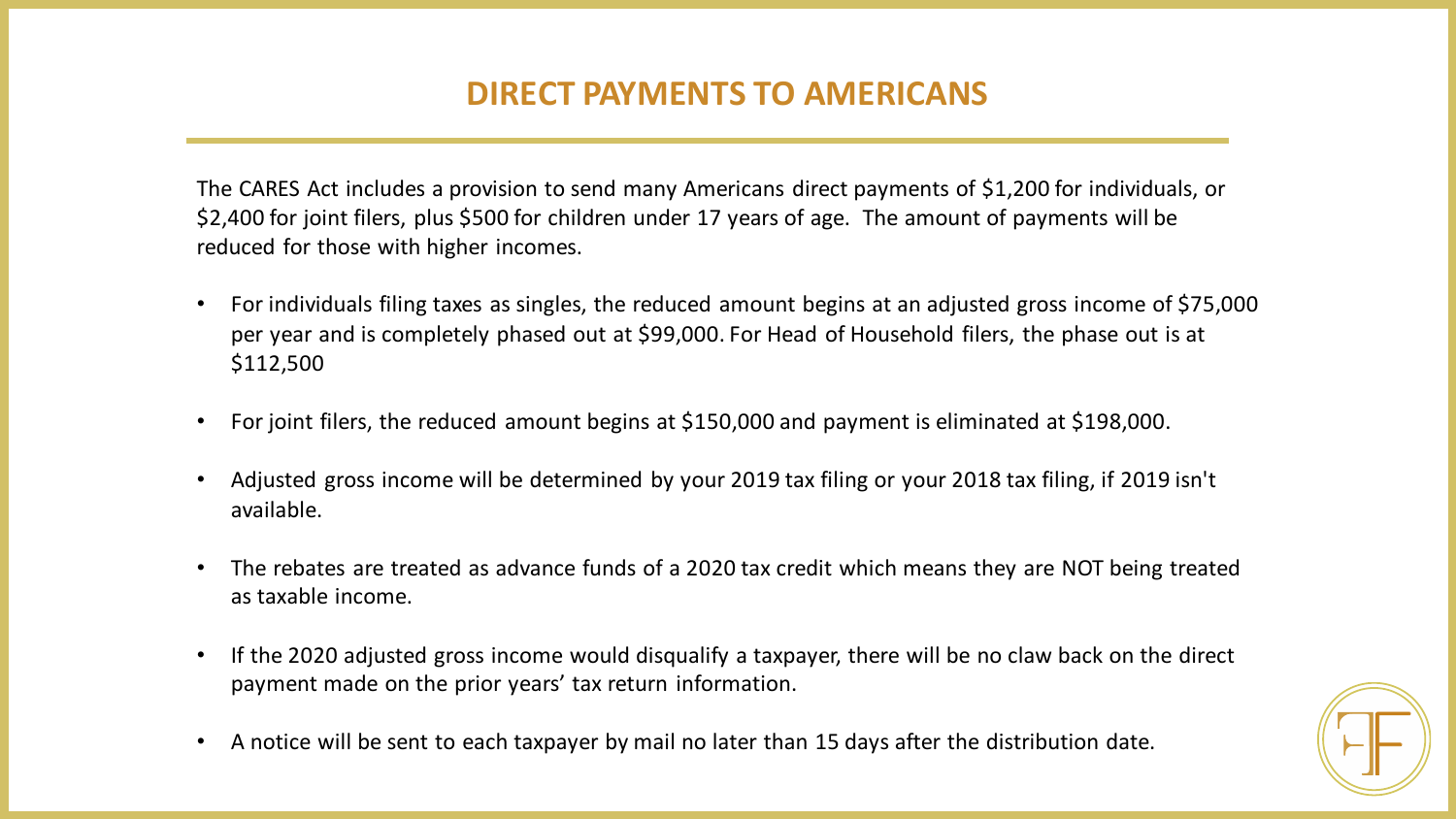## **WHO WILL HAVE TO TAKE ACTION?**

- If you didn't file a tax return in 2018 or 2019, the IRS is urging you to do so quickly, even those who don't normally need to file a tax return.
- If the IRS doesn't have your direct deposit details, they will send out paper checks to you which will begin in early May.
- The IRS has launched the "Get My Payment" web application. This is a FREE app (that can be found at IRS.gov) which will allow taxpayers who filed their tax return in 2018 or 2019 but did not provide their banking information on their return to submit direct deposit information. Providing this information via the app, will expedite the payments to their accounts. The app will also allow taxpayers to track the status of their payment.

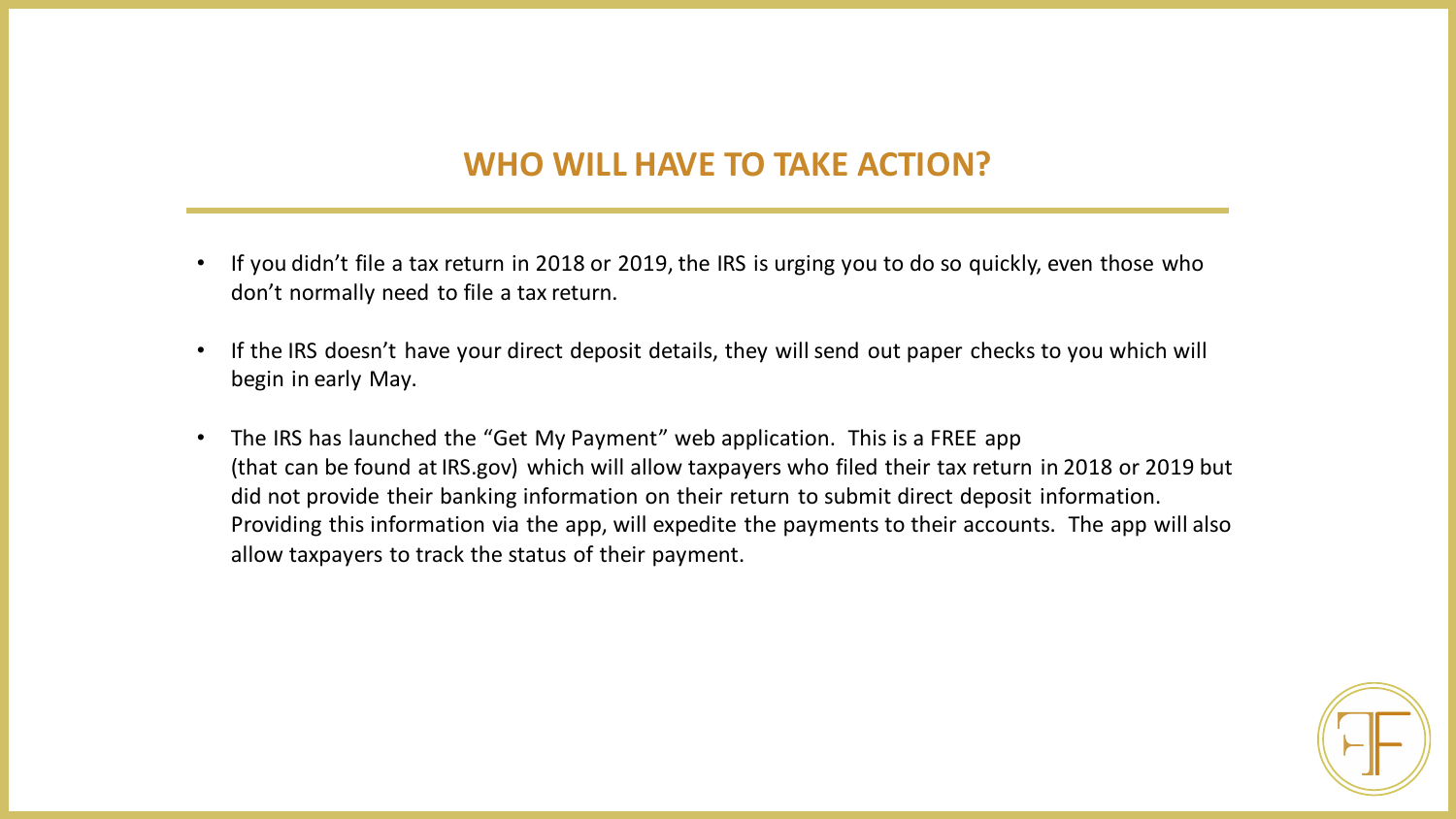## **SOCIAL SECURITY RECIPIENTS WILL AUTOMATICALLY RECEIVE STIMULUS PAYMENTS**

• Those who receive Social Security payments to their bank accounts will receive stimulus payments the same way. If you have no direct deposit information on file, you will receive a check. Social Security recipients who don't typically file a tax return do not need to take any action.

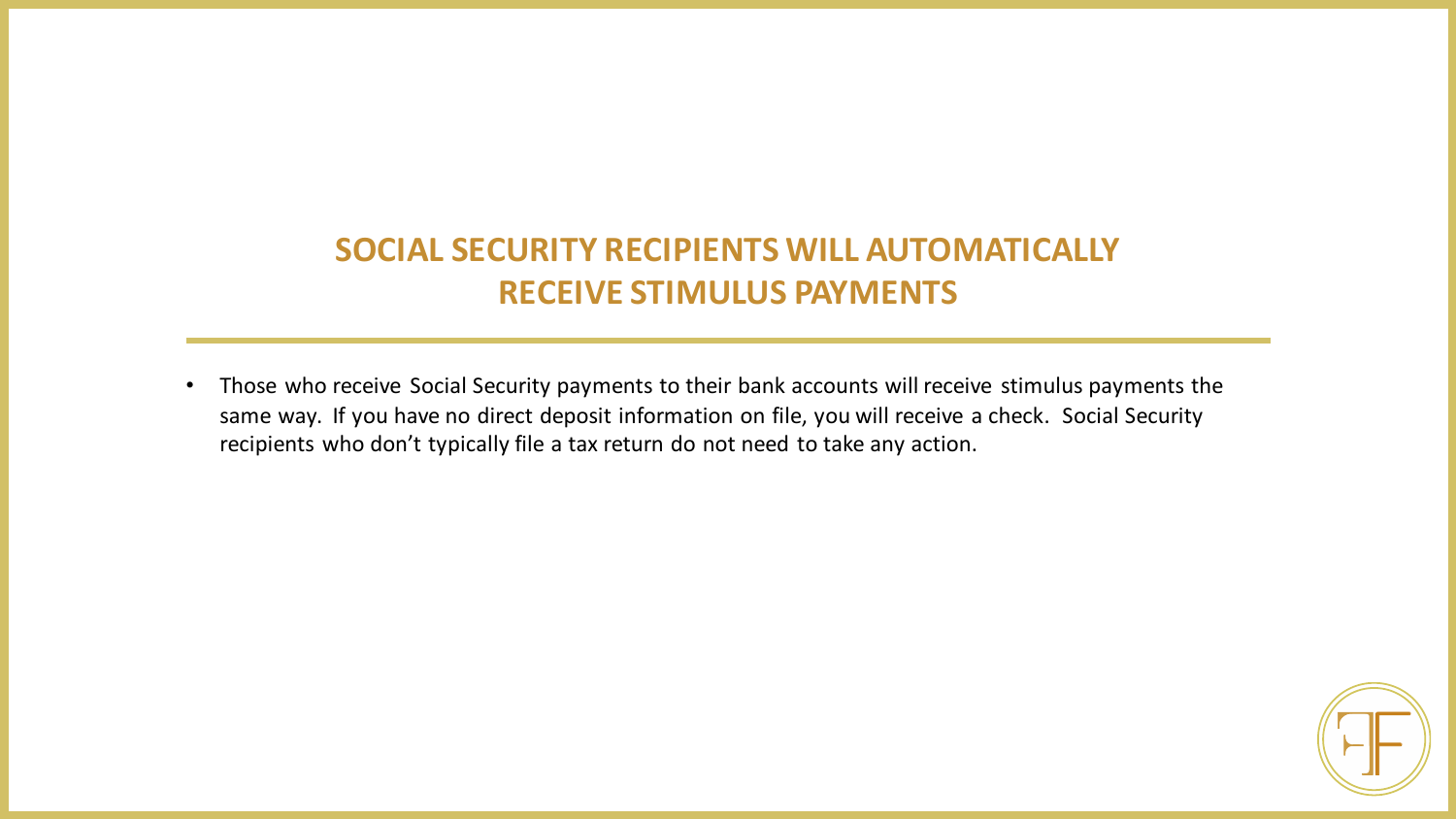## **PAID SICK AND FAMILY LEAVE FOR BUSINESSES WITH 500 EMPLOYEES OR LESS**

**(THIS MAY NOT INCLUDE BUSINESSES WITH 50 EMPLOYEES OR LESS):**

- Eligible employees must be allowed up to 2 weeks or 80 hours of paid sick time.
- At their regular rate of pay if the employee is unable to work due to quarantine or experiencing COVID-19 symptoms and seeking a medical diagnosis.
- At two-thirds their regular rate of pay to care for someone who is ill or to take care of a child whose school has been closed as a result of COVID-19.
- For more information, visit dol.gov

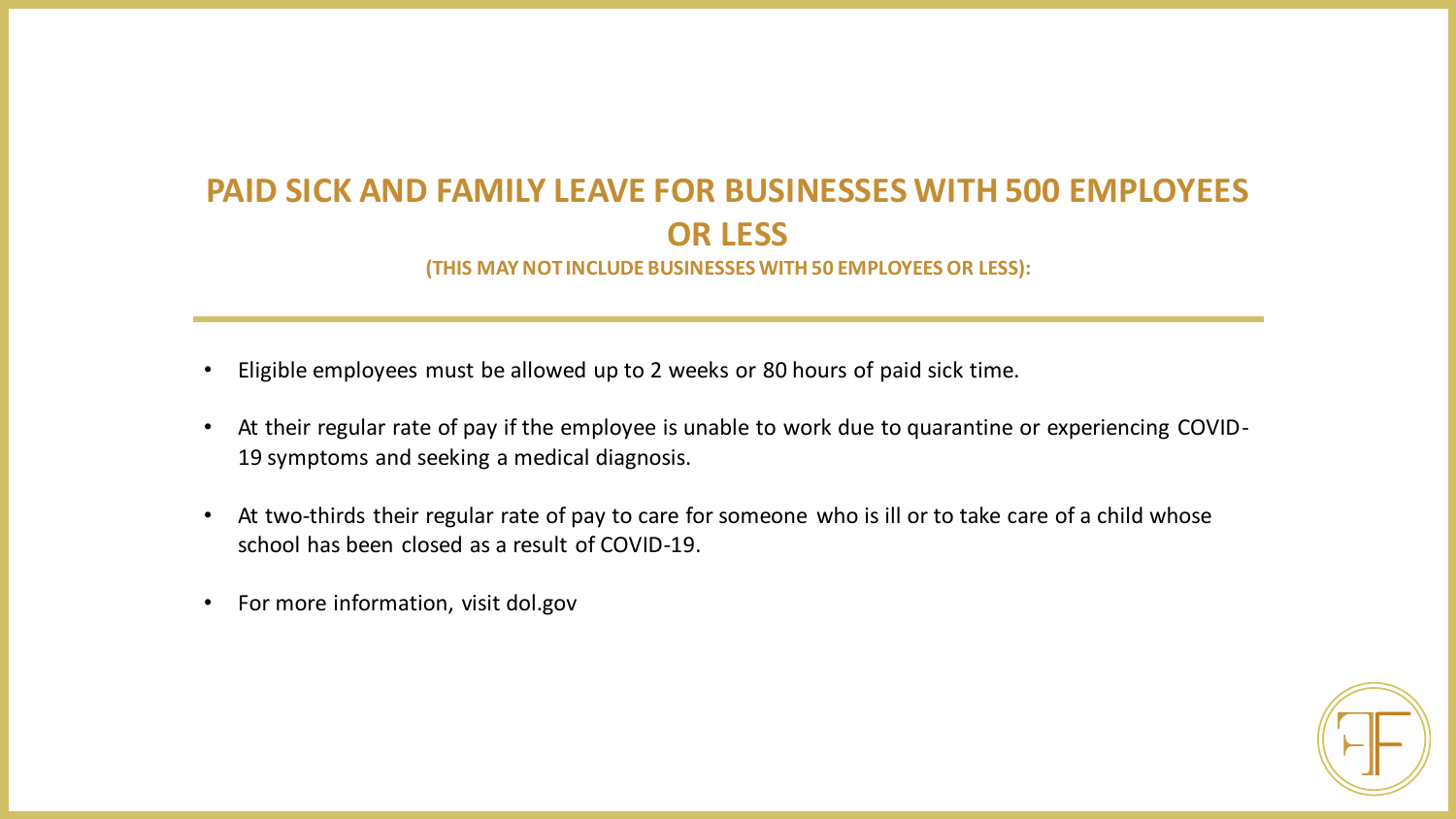## **EXPANSION OF UNEMPLOYMENT INSURANCE**

- The Families First Coronavirus Response Act provides up to \$1 billion in aid to the unemployment insurance system.
- The CARES Act also expands unemployment insurance. Under the provisions in the bill, more people will qualify for benefits and the amounts of weekly benefits will be increased.
- Regular Unemployment Compensation is increased by \$600 per week, and the benefit is extended by 13 weeks until July 31st.
- Unemployment benefit will be available the first week of unemployment, waiving the normal one week waiting period.
- Self-employed and independent contractors now qualify for unemployment benefits through the Pandemic Unemployment Assistance program.
- To apply for unemployment insurance, visit your state's unemployment website. For more information https://www.dol.gov/coronavirus/unemployment-insurance.

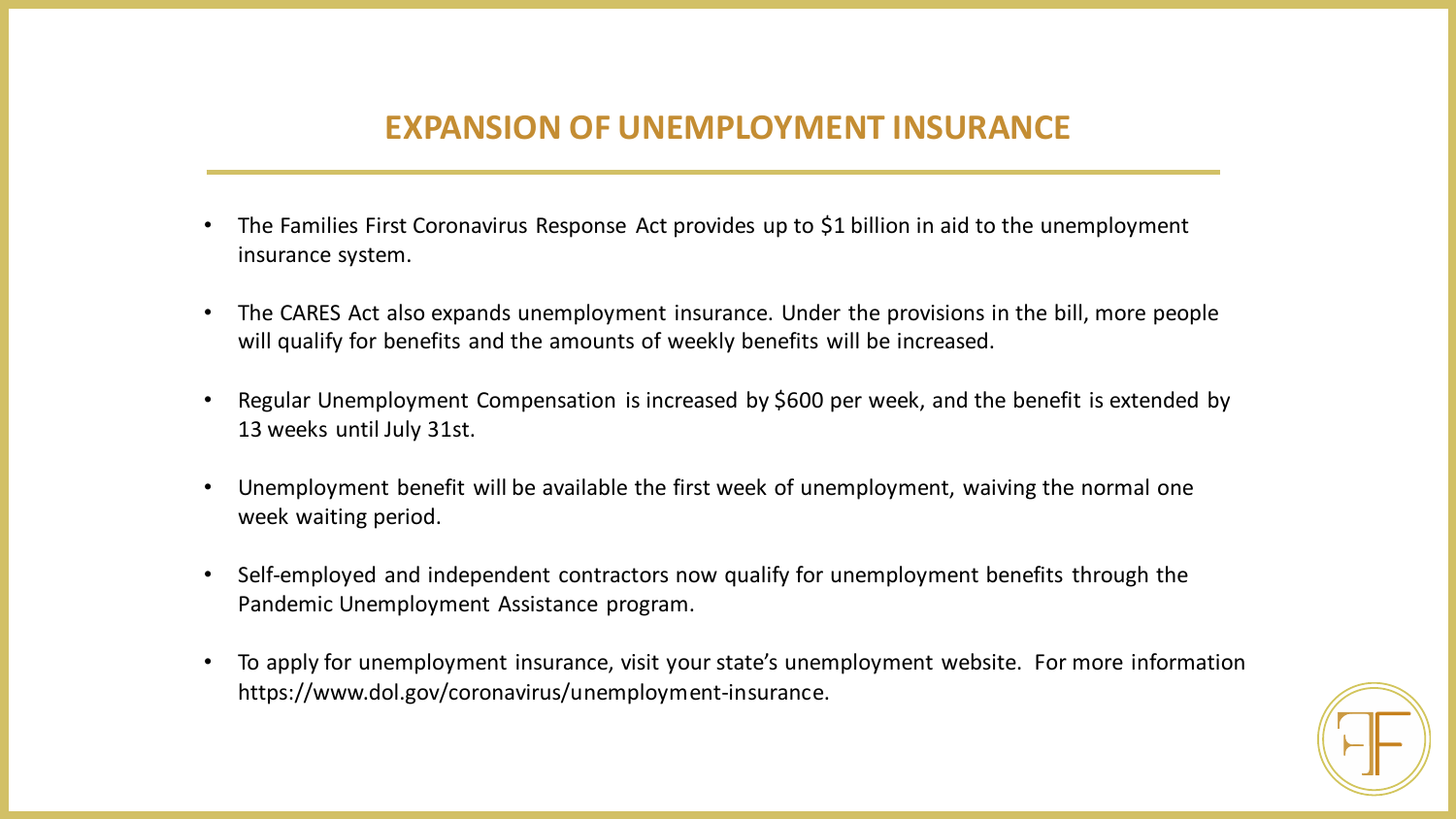## **FEDERAL STUDENT LOAN PAYMENTS HAVE INTEREST WAIVED**

**TO LEARN MORE VISIT STUDENTAID.GOV**

- The CARES Act suspends payments on federal student loans until September 30, 2010.
- The act makes emergency financial aid available to some students, up to the amount of the maximum Federal Pell Grant for the year.
- Federal work-study payments can be made to qualifying students who have been unable to complete their work under the program due to COVID-19.
- Students who are forced to withdraw from school due to the outbreak may have the portion of their loan covering that semester canceled.
- Requirements to return portions of grants or loan assistance will be waived for students who had to withdraw from school as well.

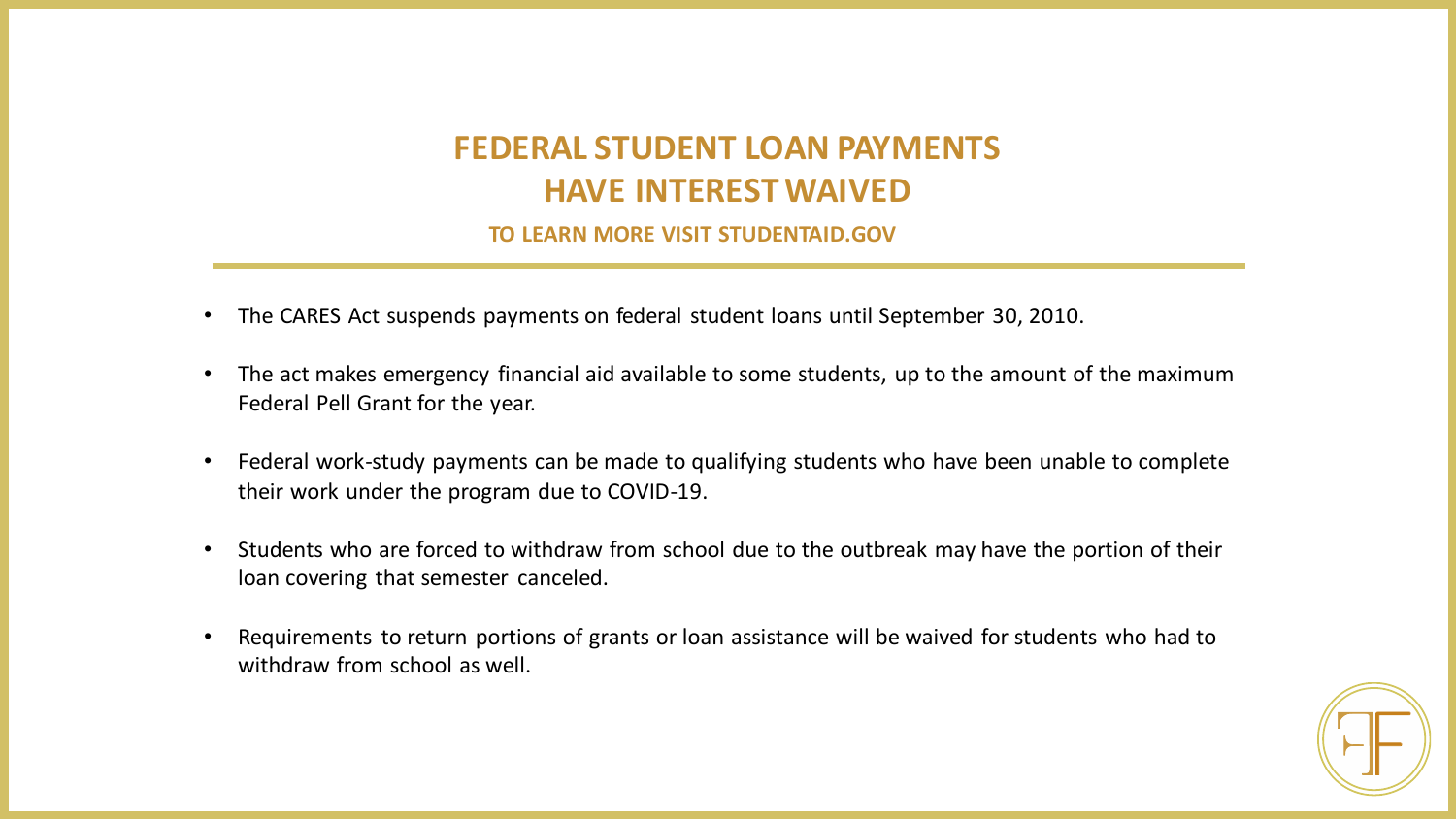## **HEALTHCARE AND EXPANDED COVERAGE**

- Testing for COVID-19 must be covered by private health insurance without cost sharing. Any vaccines for COVID-19 must be covered as well without cost sharing.
- The CARES Act provides funding for health care providers and suppliers, including extra Medicare payments to hospitals to cover COVID-19 treatment and extra funding to community health centers.
- The act expands coverage of telehealth services under Medicare. It also allows high-deductible health plans with health savings accounts (HSAs) to cover telehealth services even if patients have not met their annual deductible.

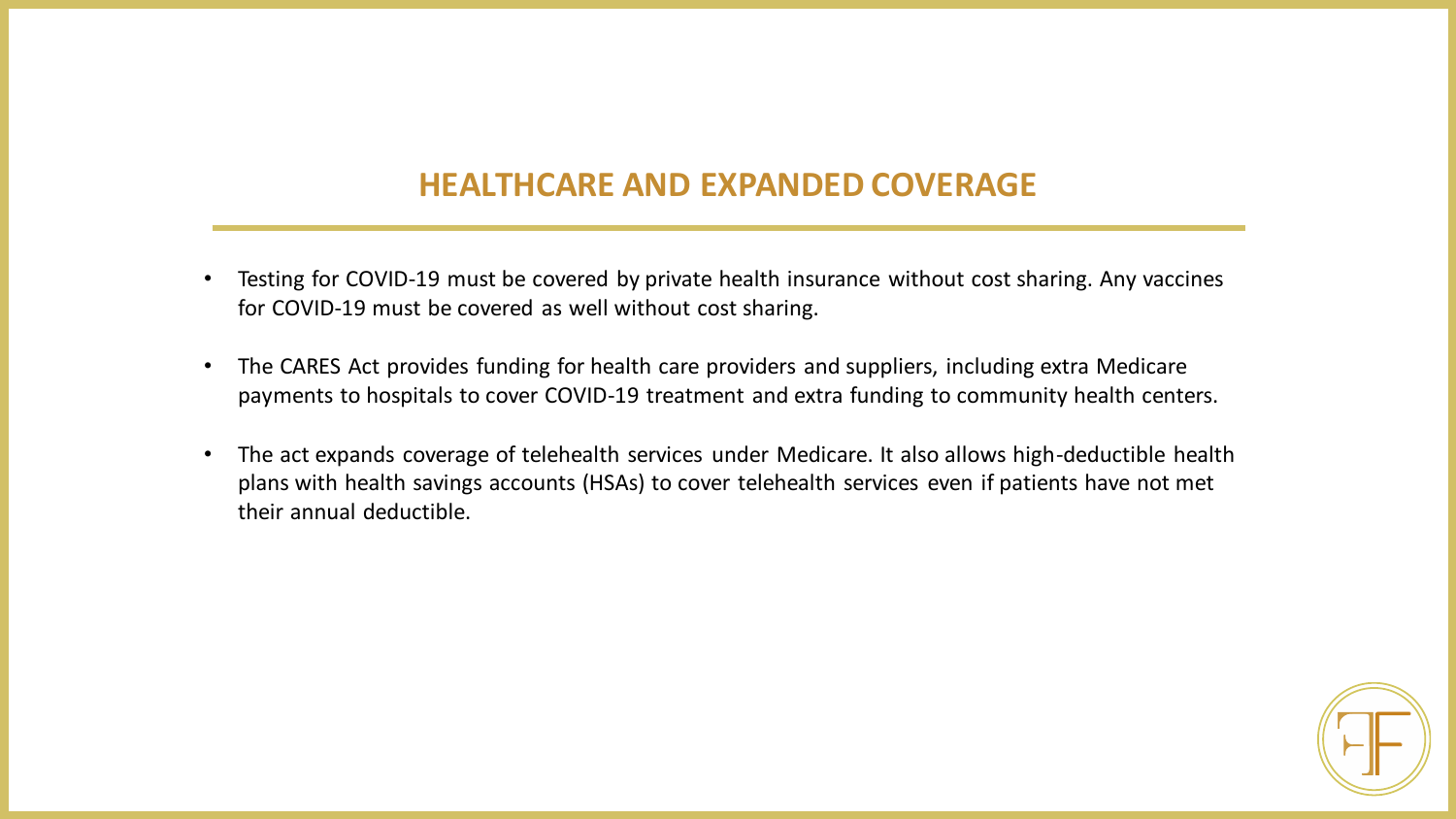## **RETIREMENT ACCOUNT RULES HAVE BEEN RELAXED**

- Required minimum distributions for 2020 have been suspended from IRAs, inherited IRAs and employer sponsored plans.
- Affected, eligible participants in workplace retirement plans and IRA owners can take an aggregate distribution in 2020 of up to \$100,000 from all retirement accounts without incurring the usual 10% early withdrawal penalty.
- The affected person (including a spouse or dependent) would need to either be diagnosed with SARS-COV-2 or COVID-19 or experiencing adverse financial consequences as a result of a defined event.
- Income tax on these distributions can be evenly spread over a 3-year period or repaid to an eligible retirement plan within 3 years.
- Loan repayment for affected participants may be delayed for one year.

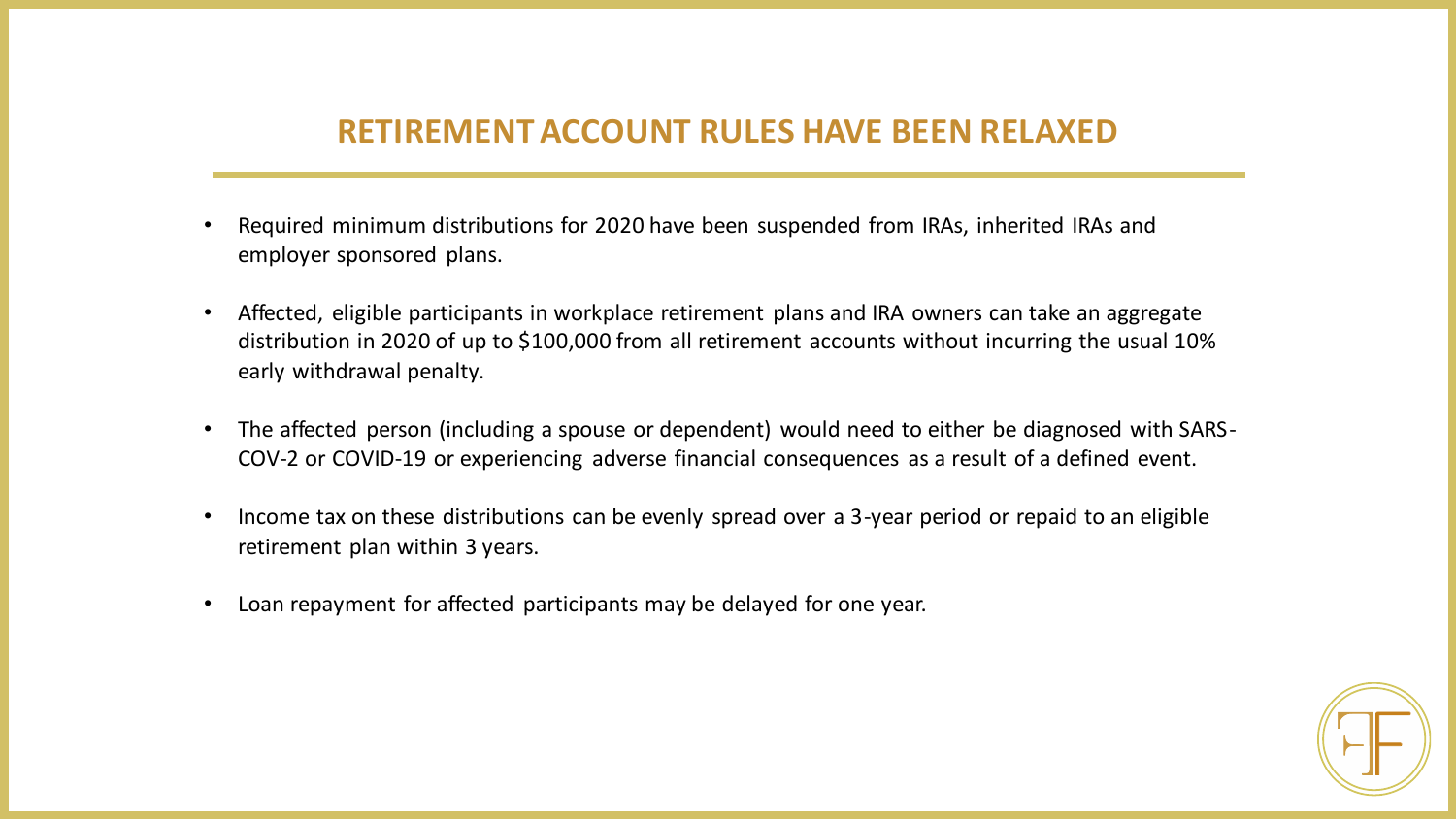## **TAX CREDITS FOR THE SELF-EMPLOYED MAY BE AVAILABLE**

- The Families First Coronavirus Response Act includes help for people who are self-employed. It includes a tax credit for sick leave and family leave of up to \$200 a day or 67% of average daily pay.
- It also allows for up to \$500 a day for emergency paid sick leave for quarantine or testing for COVID-19, or 100% of average daily pay.

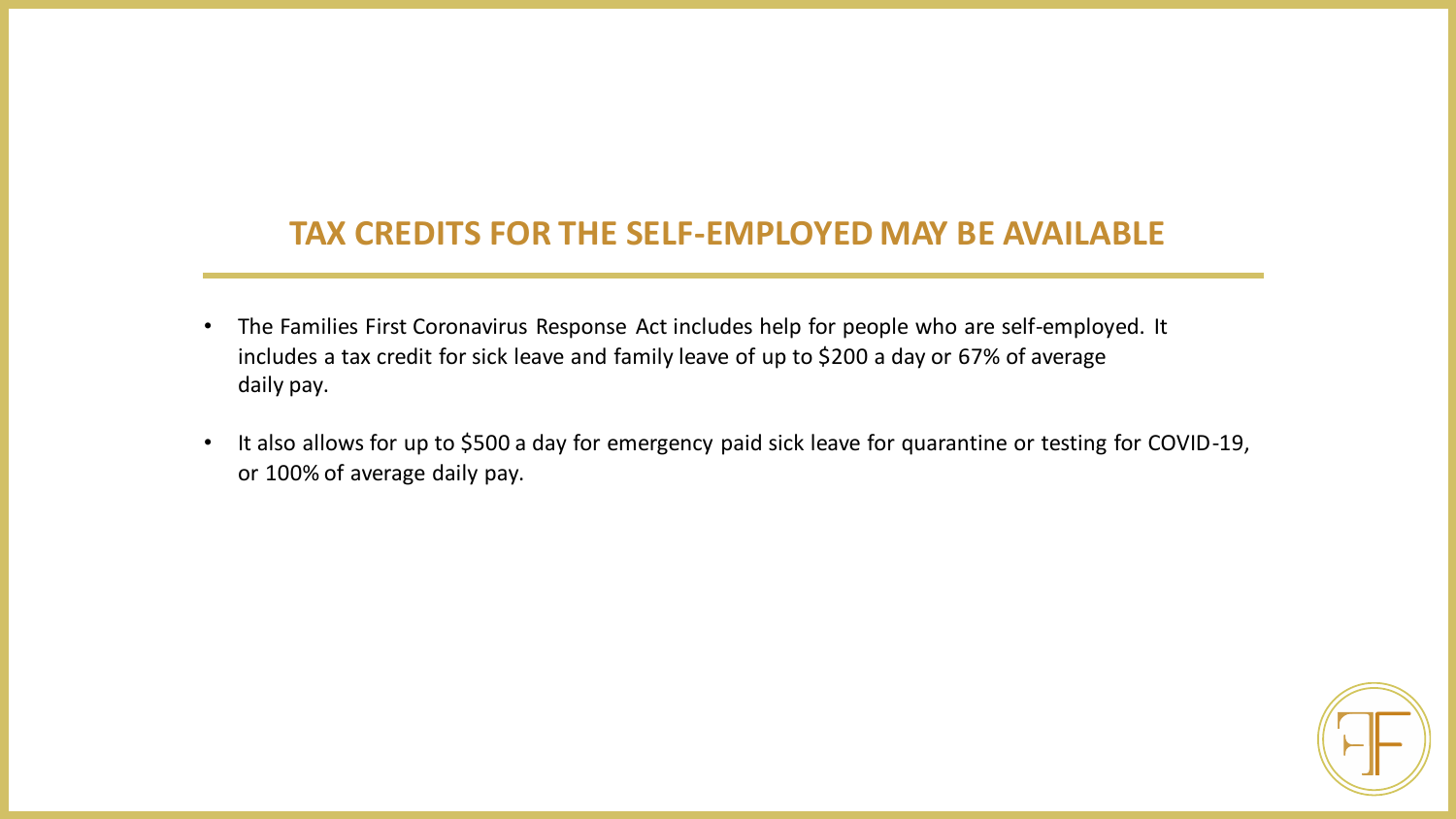## **ABOVE-THE-LINE DEDUCTION FOR CHARITABLE CONTRIBUTIONS**

- The CARES Act allows for a \$300 above-the-line deduction for cash charitable contributions made to 501(c)(3) organizations for taxpayers who take the standard deduction.
- The act also relaxes the limit on charitable contributions for itemizers—increasing the amount that can be deducted from 60% of adjusted gross income to 100% of gross income.
- Effective in the 2020 tax year.

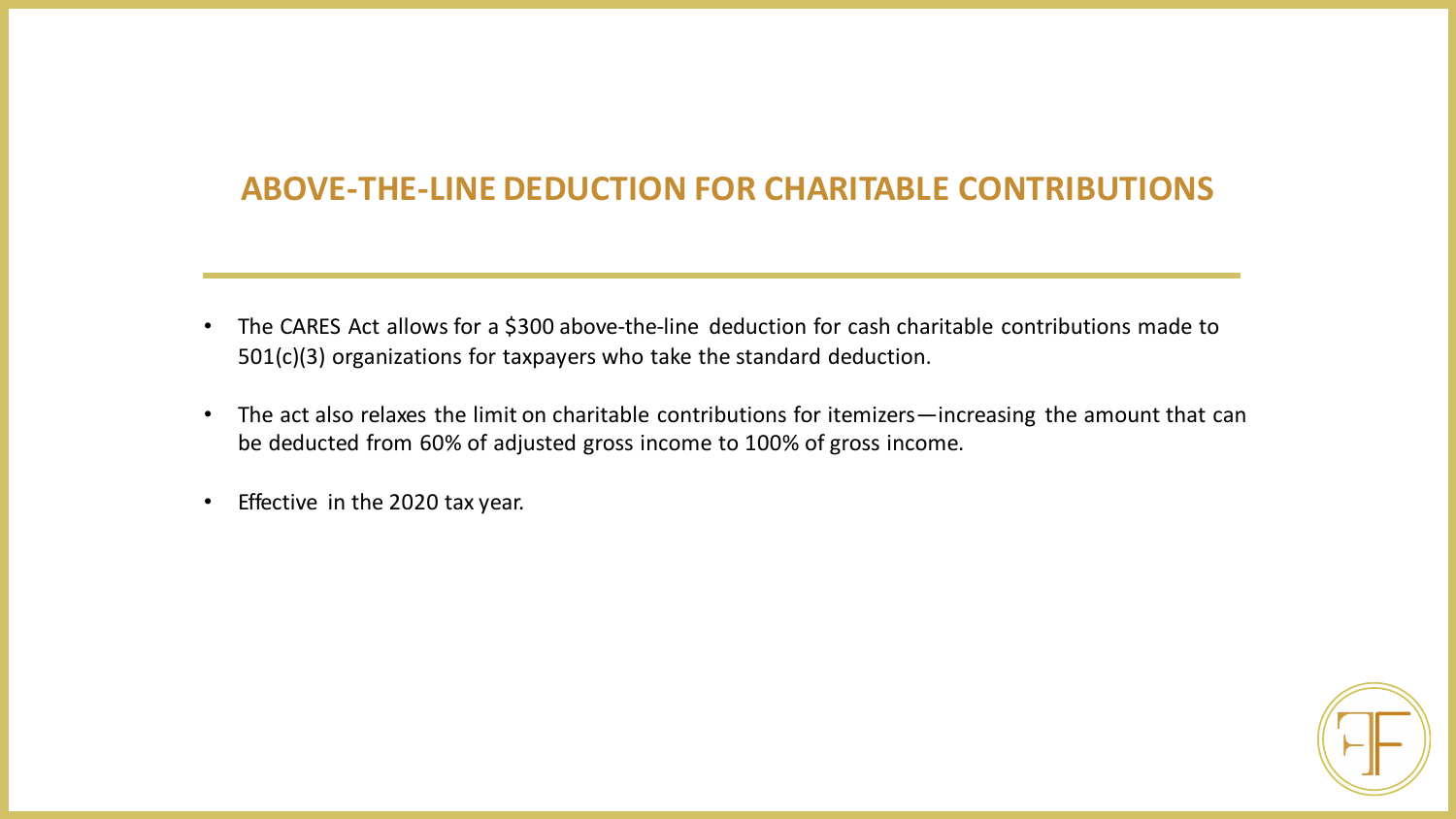- The CARES Act allocated \$350 billion to help small businesses keep workers employed amid the pandemic/economic downturn. The PPP initiative provides 100% federally guaranteed loans to small businesses.
- Coronavirus Emergency Loans [Small Business Guide and Checklist](https://www.uschamber.com/sites/default/files/023595_comm_corona_virus_smallbiz_loan_final.pdf)
- All loan terms will be the same for everyone.
- The loan amounts will be forgiven provided:
	- $-$  The loan proceeds are used to cover payroll costs, and most mortgage interest, rent, and utility costs over the 8-week period after the loan is made.
	- Employee and compensation levels are maintained.

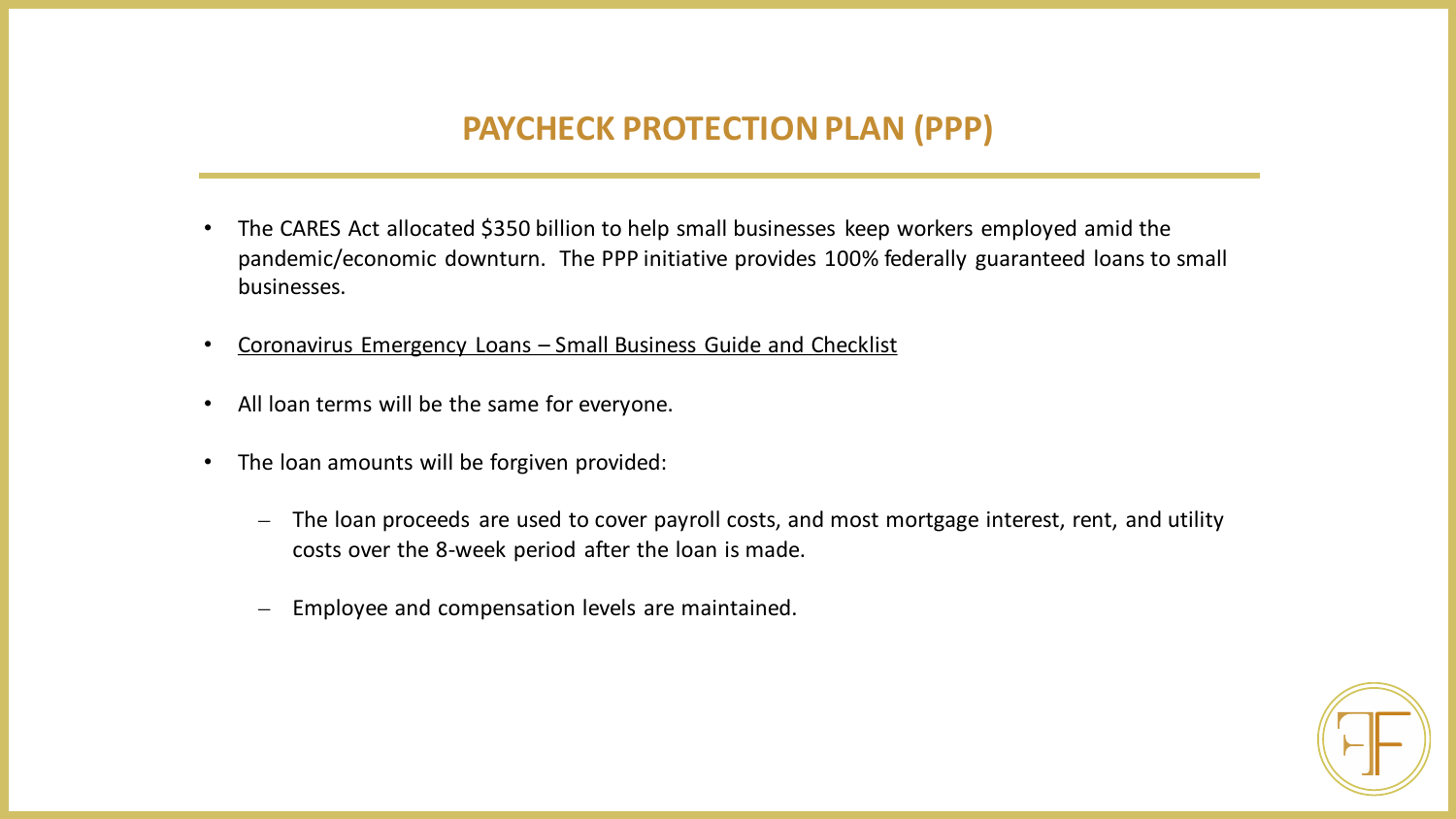- Payroll costs are capped at \$100,000 on an annualized basis for each employee. Due to likely high subscription, it is anticipated that not more than 25% of the forgiven amount may be for non-payroll costs.
- Loan payments will be deferred for 6 months.
- **When can you apply?**
	- $-$  Starting April 3, 2020, small businesses and sole proprietorships can apply through existing SBA lenders.
	- ⎼ Starting April 10, 2020, independent contractors and self-employed individuals can apply through existing SBA lenders.

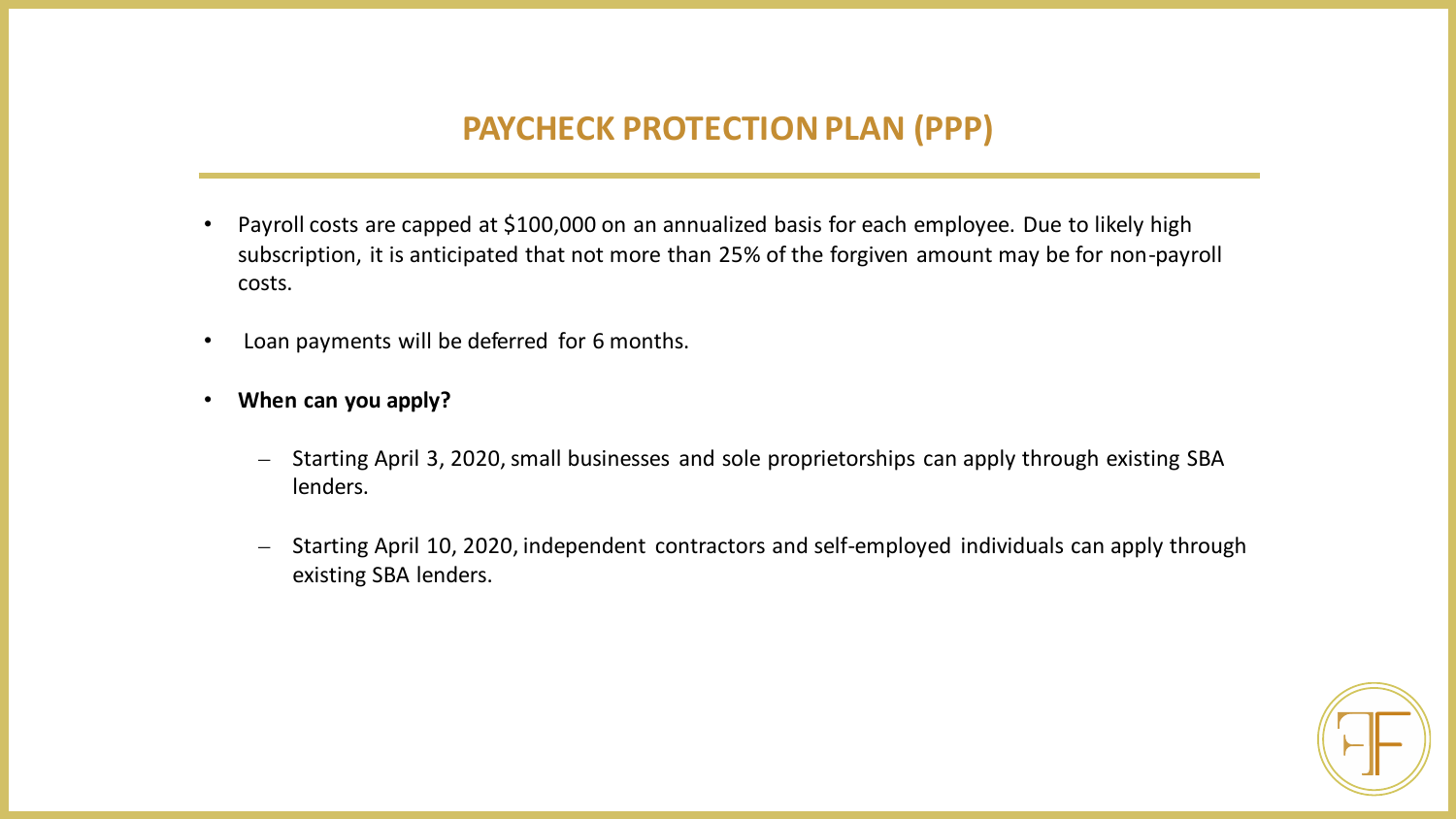- **Where can you apply?**
	- ⎼ You can apply through any existing SBA lender or through any federally insured depository institution, federally insured credit union, and Farm Credit System institution that is participating.
	- ⎼ Other regulated lenders will be available to make these loans once they are approved and enrolled in the program.
	- Consult with your local lender as to whether it is participating.
	- Visit www.sba.gov for a list of SBA lenders.
	- ⎼ The Senate passed a \$484 billion deal on April 21st to replenish the small business loan program that has been overrun by demand. The House is expected to approve the measure on Thursday, April 23rd.

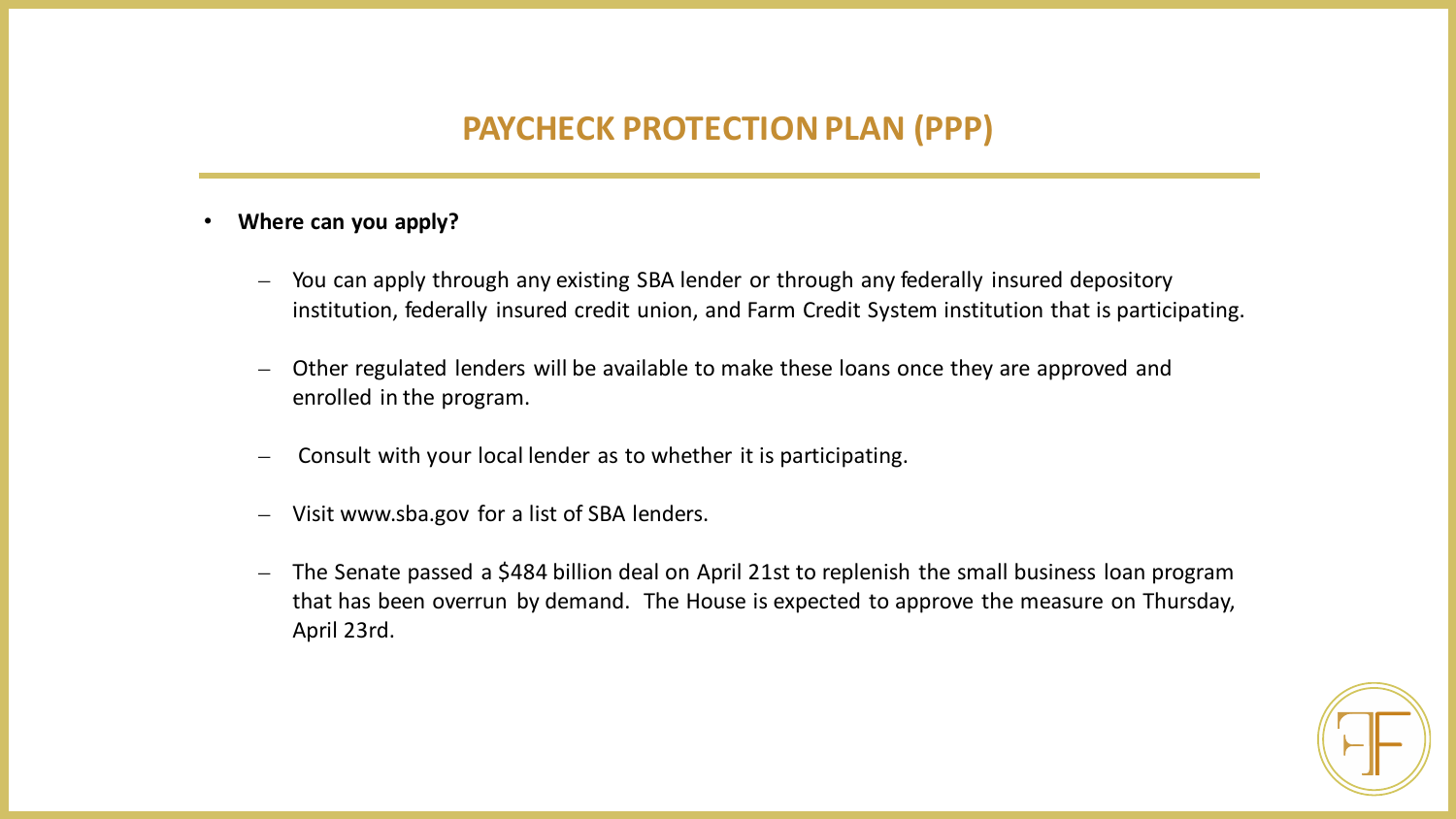- **Who can apply?**
	- $-$  All businesses including nonprofits, veterans' organizations, Tribal business concerns, sole proprietorships, self-employed individuals, and independent contractors – with 500 or fewer employees.
	- $-$  Businesses in certain industries can have more than 500 employees if they meet applicable SBA employee-based size standards for those industries.
	- ⎼ The SBA's affiliation standards are waived for small businesses:
		- in the hotel and food services industries; or
		- that are franchises in SBA's Franchise Directory; or
		- Receive financial assistance from small business investment companies licensed by the SBA.

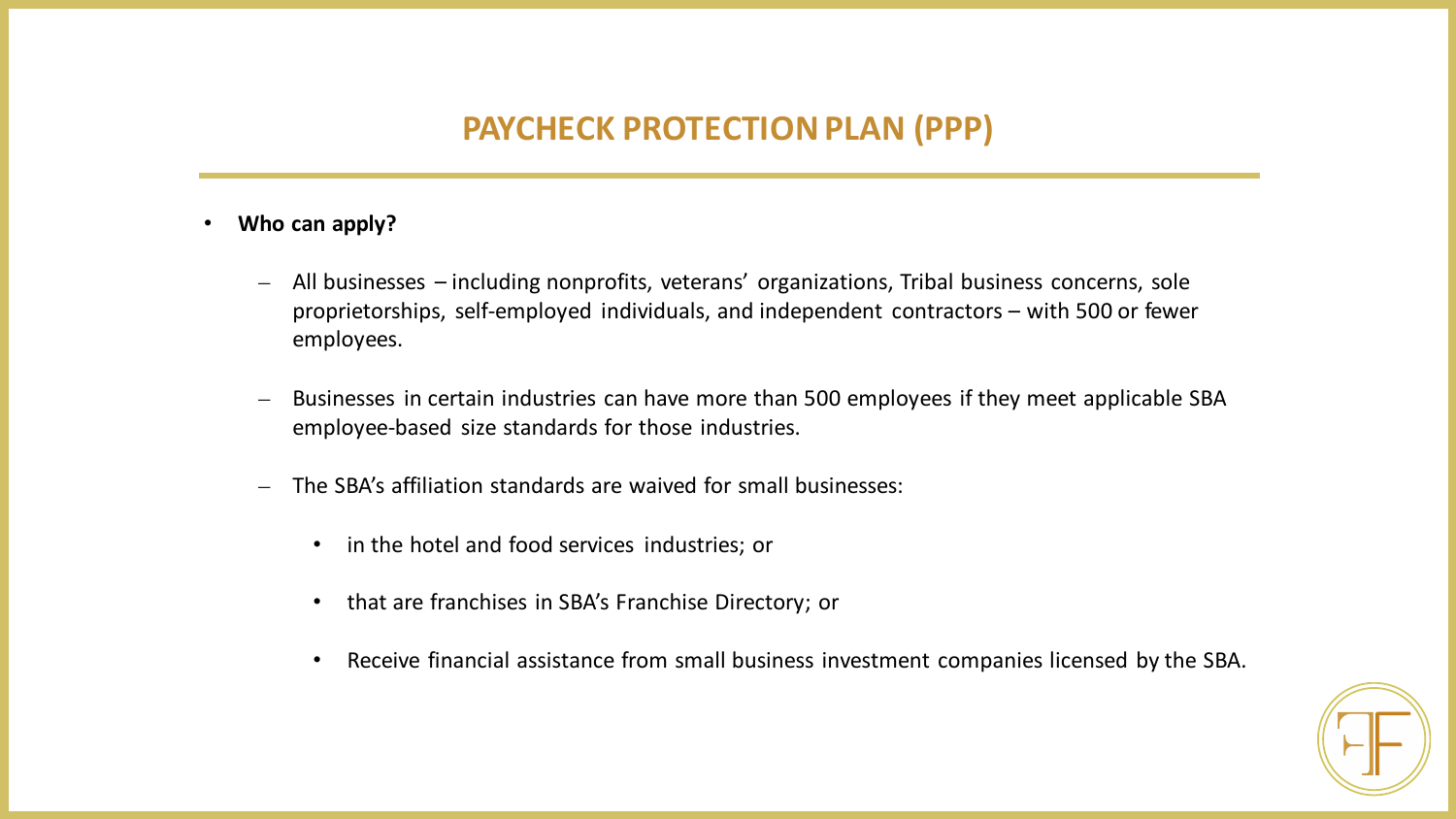## **YOUR CRISIS BUDGET REVIEW**

- **Have an open and honest conversation with your family about finances in this crisis. Even if you are the only one in your household, it is important to review your savings and fine tune your budget. Determine what is necessary and what expenses can be cut.**
- **Create a spreadsheet to track your fixed costs.**
	- Line item your fixed costs such as rent, mortgage, utilities, cell phone, food and all insurances, including health insurance.
	- List all credit card payments.
	- ⎼ Review all discretionary expenses and line item what you are spending that is non-essential. Eliminate or severely reduce online shopping, clothing and subscriptions. Re-evaluate your food purchases.
- **Seek assistance in payment delay or forgiveness.**
	- ⎼ Many utilities, telecommunications companies and automakers are easing shutoffs and waiving late fees to consumers who are struggling during the pandemic.

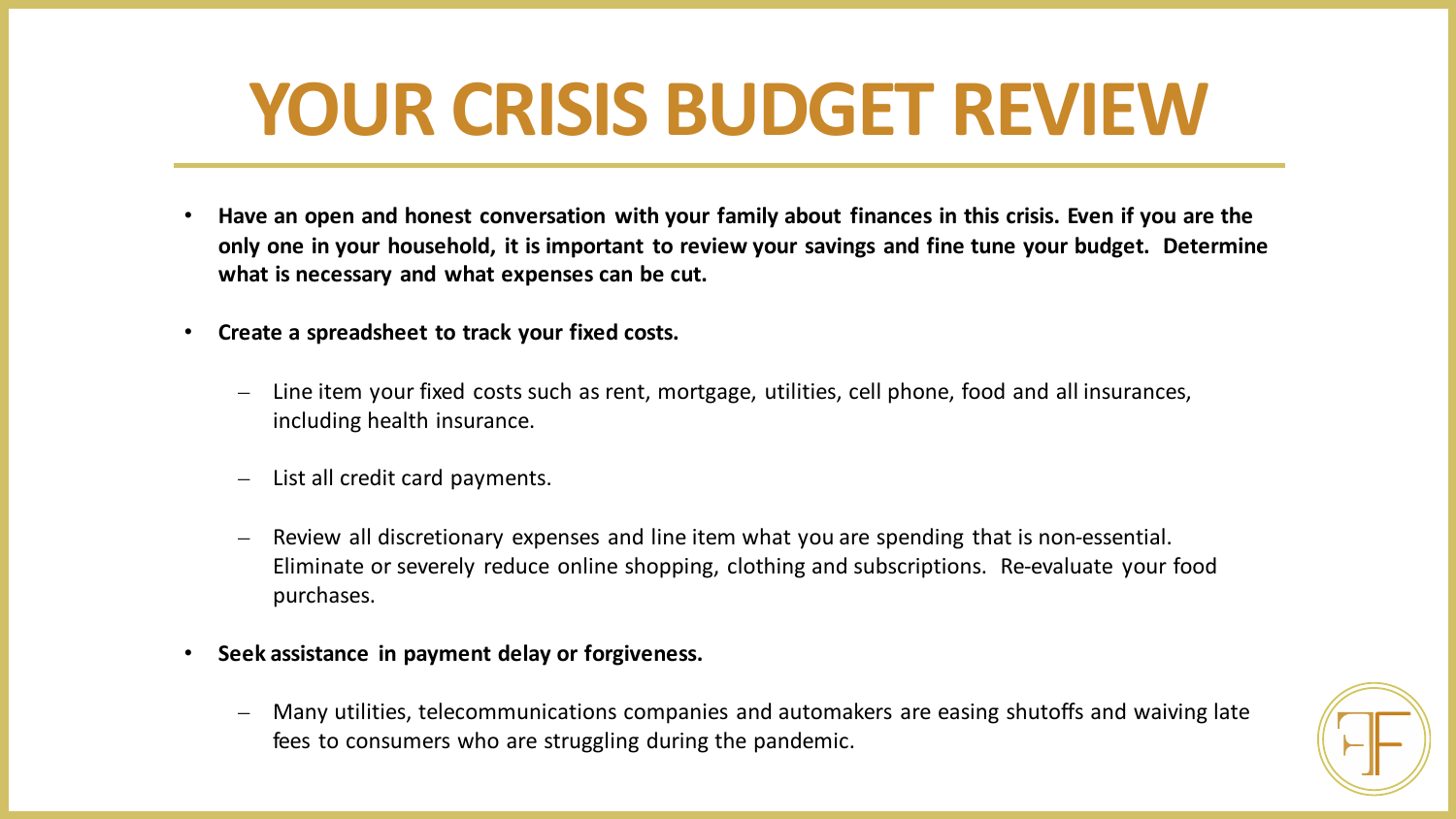- **Reach out to your providers and inquire what their policies are and if you can get some relief.** 
	- ⎼ For example, AT&T is suspending the termination of wireless, home phone or broadband service when customers can't pay their bills because of coronavirus disruptions. Verizon is waiving late fees and suspending service termination for customers negatively impacted by the coronavirus. T-Mobile is providing unlimited data to current customers with plans for next 60 days.
	- $-$  Ford Motor is offering customers potential delay in payments to provide relief.
	- Several utility companies are suspending disconnections due to non-payment, and, waiving late fees.
- **Contact all providers of essential services to determine what is on offer to you.**

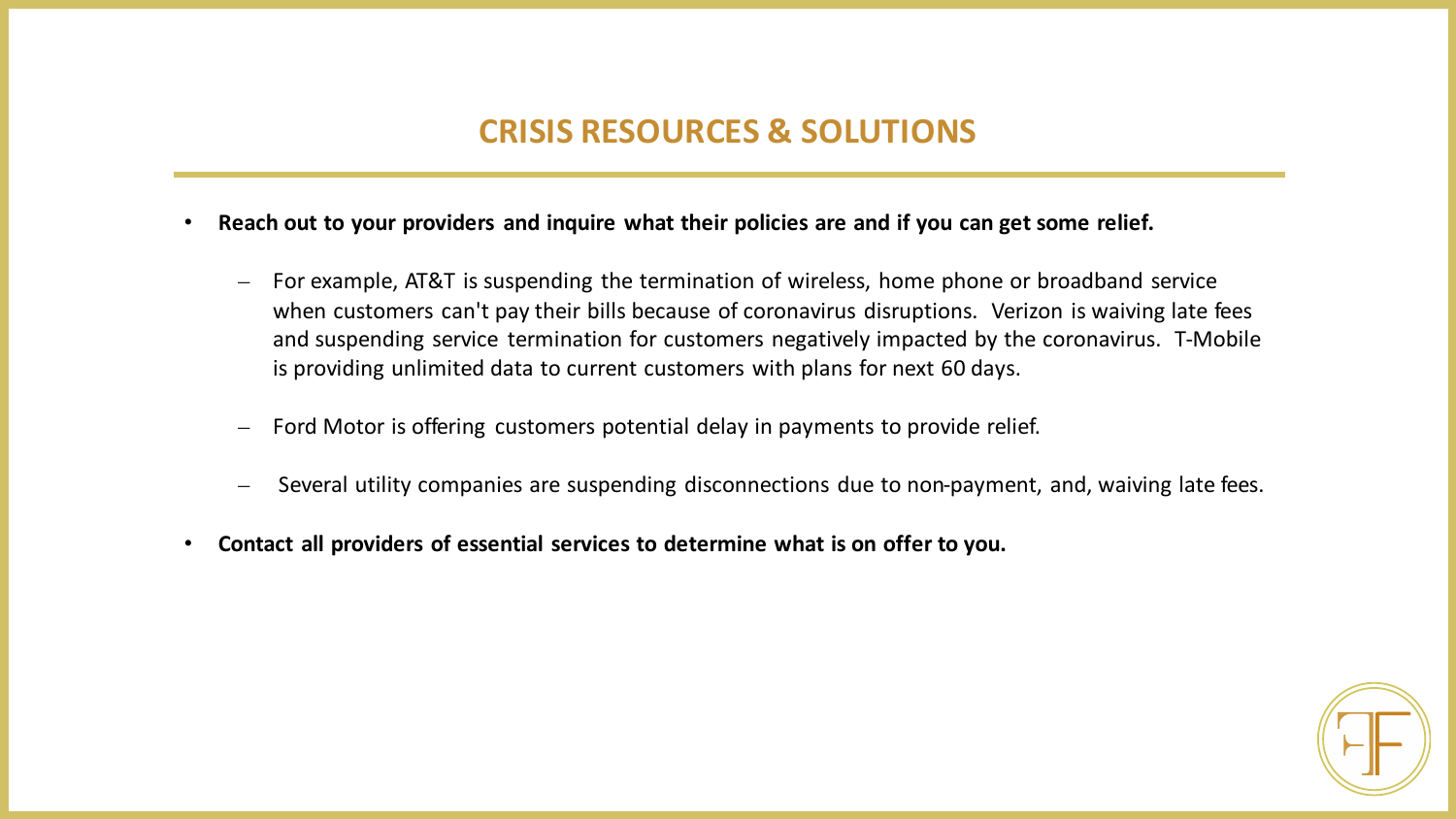## **CRISIS RESOURCES & SOLUTIONS**

- **Credit card payments.**
	- ⎼ Many credit card companies have released statements regarding their ongoing monitoring and response to customers. Contact your creditors as soon as possible.
	- $-$  Reach out to your credit card companies and ask what they can do for you as many are prepared to work with you on individual solutions. Many credit card issuers have off-menu solutions for those struggling financially. Ask direct questions about short-term hardship programs and be honest about your circumstances.
- **Emergency Savings.**
	- $-$  If you have an emergency savings account, this may be the time to dip into it but only for essential items like food, shelter and other essential fixed costs.

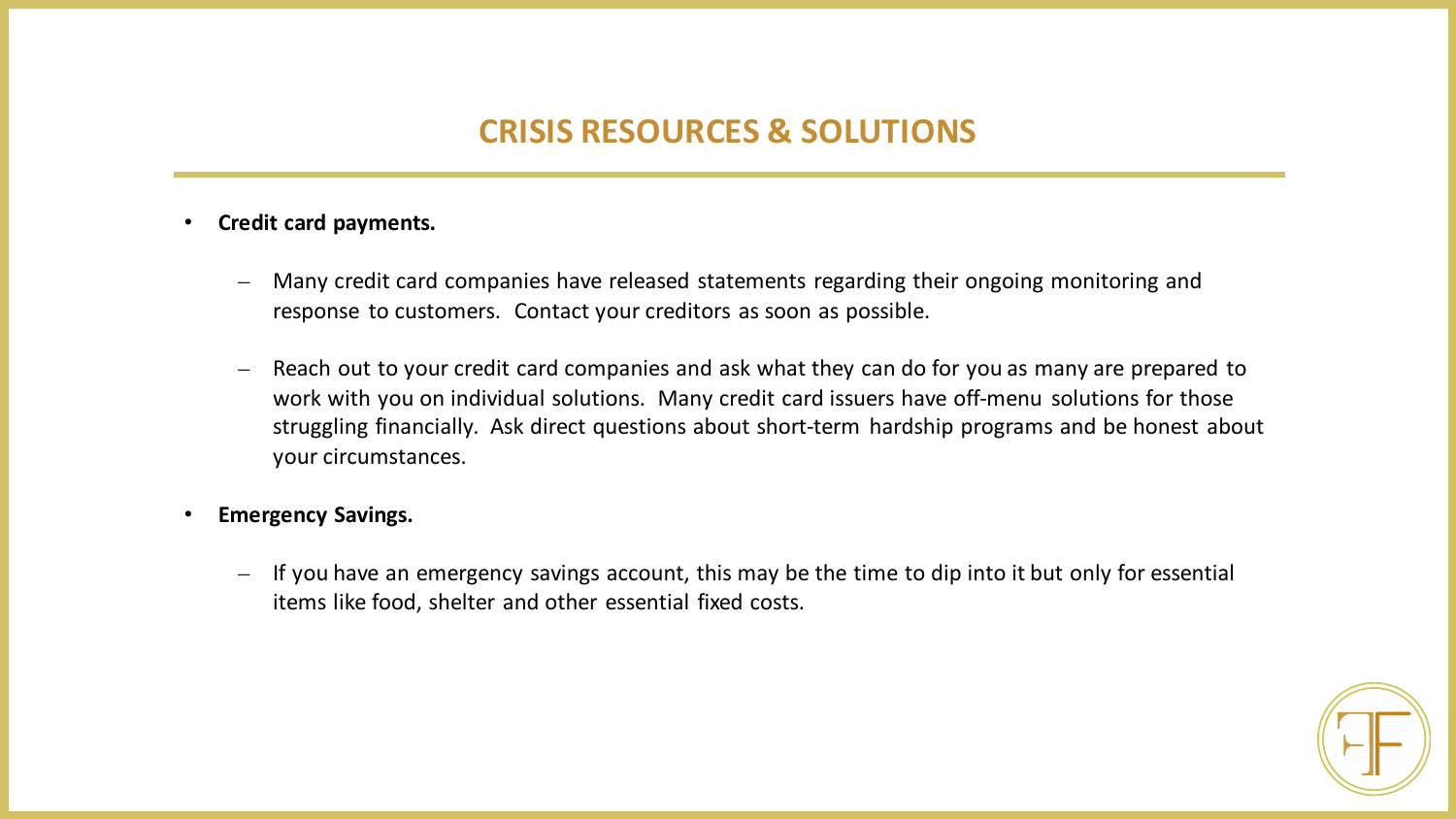### **Balance Transfers**

 $-$  If your credit is healthy enough to qualify for a card with a zero percent introductory rate on balance transfers that could help stave off mounting interest payments over the next few months.

### **Personal loans**

⎼ Research personal loans with a lower interest rate.

**Seek assistance in your community of friends, family and places of worship.**

**If your accounts are already seriously delinquent, reach out to a nonprofit credit counseling agency such as [National Foundation for Credit Counseling.](https://www.nfcc.org/)** 

**Reach out to your mortgage provider or landlord to ascertain what relief is on offer.**

**Contact your auto and home-owners insurance companies to discuss options such as skipping premium payments, forgiveness of late fees, getting a payment extension, adjusting installment payments or other tailored solutions.**

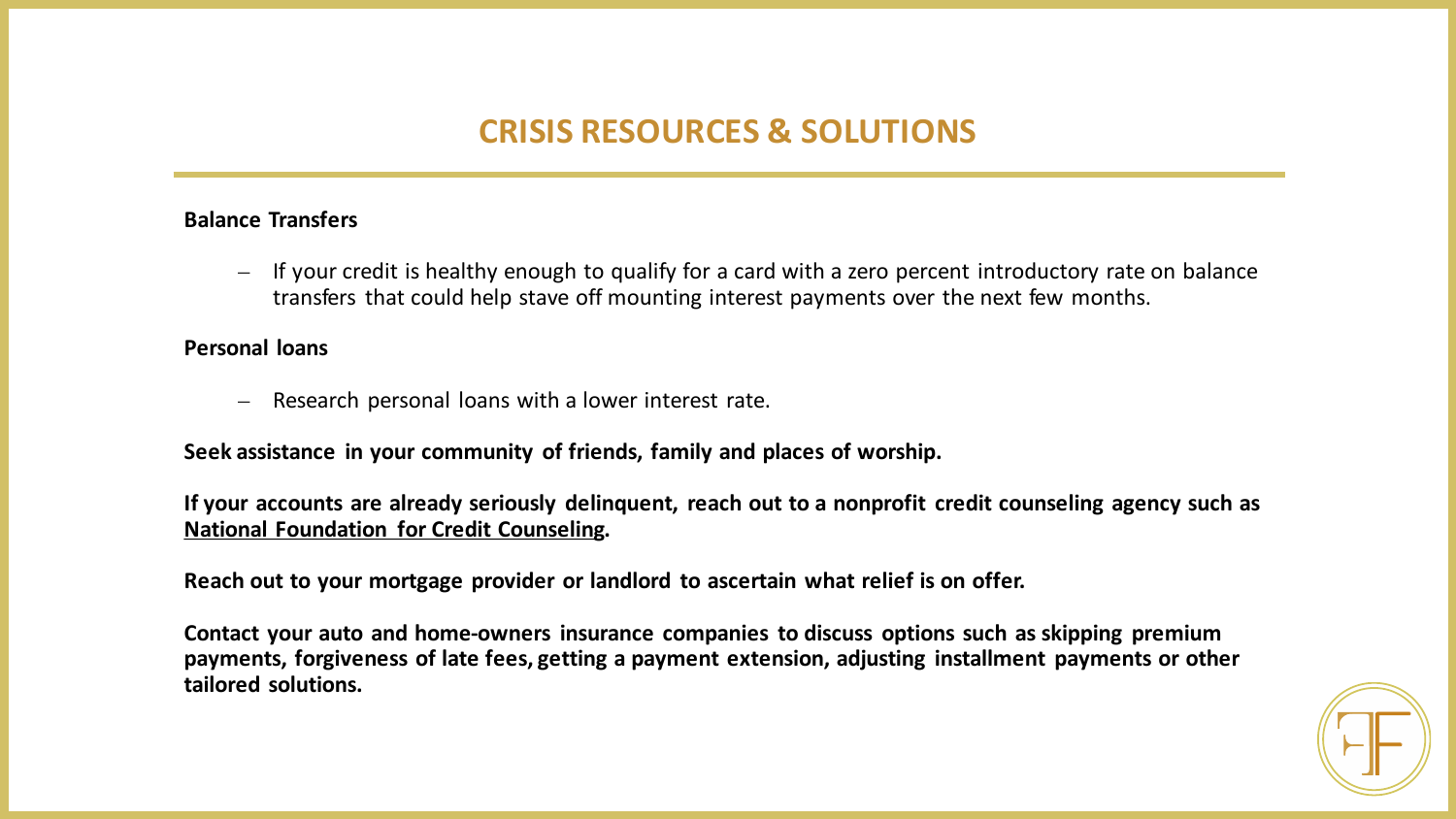## **CRISIS RESOURCES & SOLUTIONS**

**Protecting your credit during the COVID-19 situation.**

- ⎼ Check your credit regularly.
	- *It is critical that you ascertain credit reports are correct, identify any potentially fraudulent activity and respond before it damages your credit.*
	- *Check all three credit bureaus: Experian, TransUnion and Equifax.*
	- *Dispute inaccurate information.*
- Pay your bills on time if possible, at least the minimum payment.
- Get help from lenders and contact all service providers as noted previously.

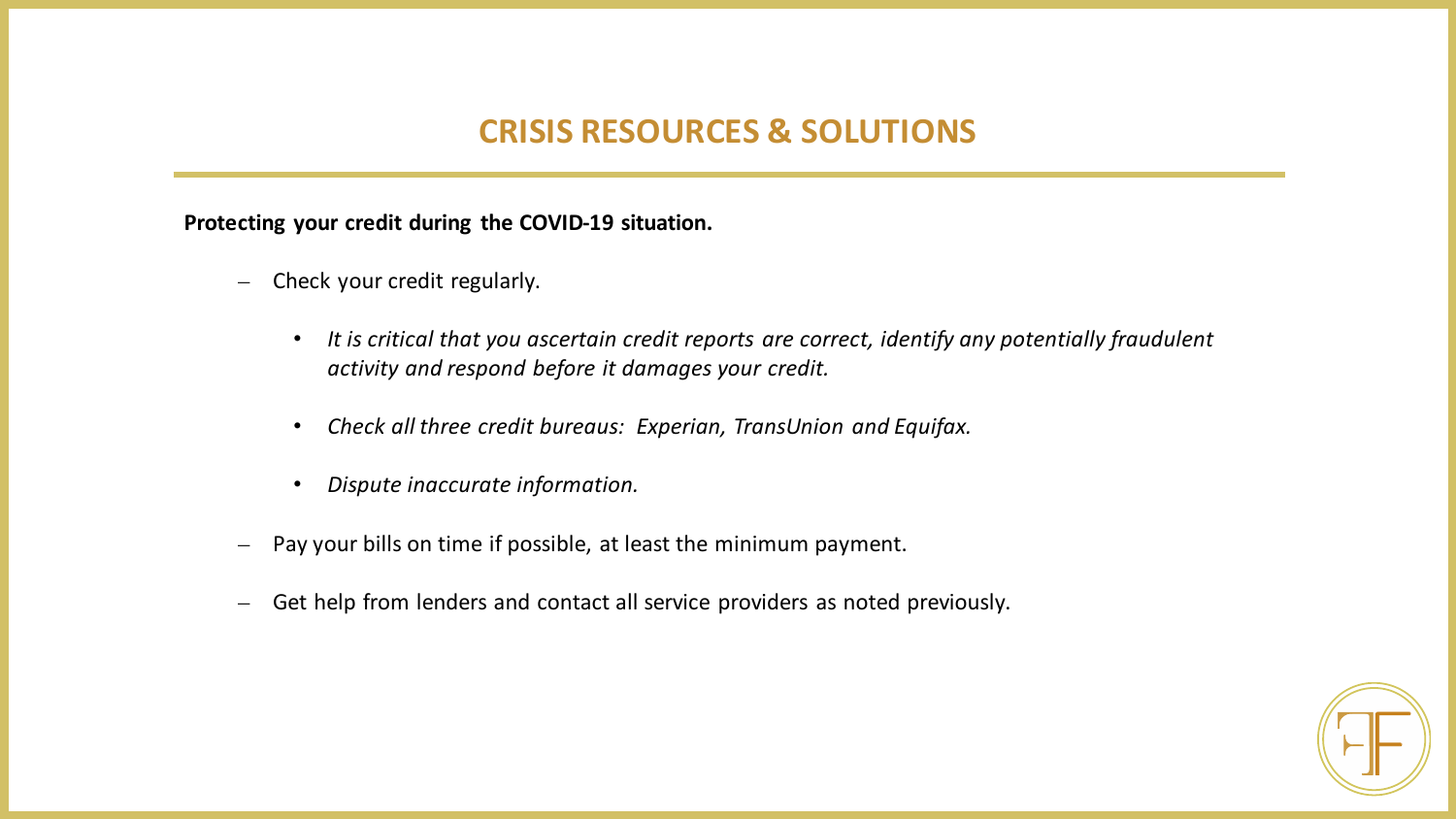**Contact a credit counselor. Nonprofit counselors can offer advice and create a debt management plan.** 

- The National Foundation for Credit Counseling [\(NFCC\)](https://www.nfcc.org/) is the nation's largest nonprofit financial credit counseling organization. It will help you connect with reputable, certified credit counselors.
- $-$  [The U.S. Trustee Program i](https://www.justice.gov/ust/list-credit-counseling-agencies-approved-pursuant-11-usc-111)s offered through the U.S. Department of Justice and features a search tool to help consumers find a credit counselor.
- ⎼ Your state's attorney general's office or local consumer protection agency may have recommendations for credit counseling.

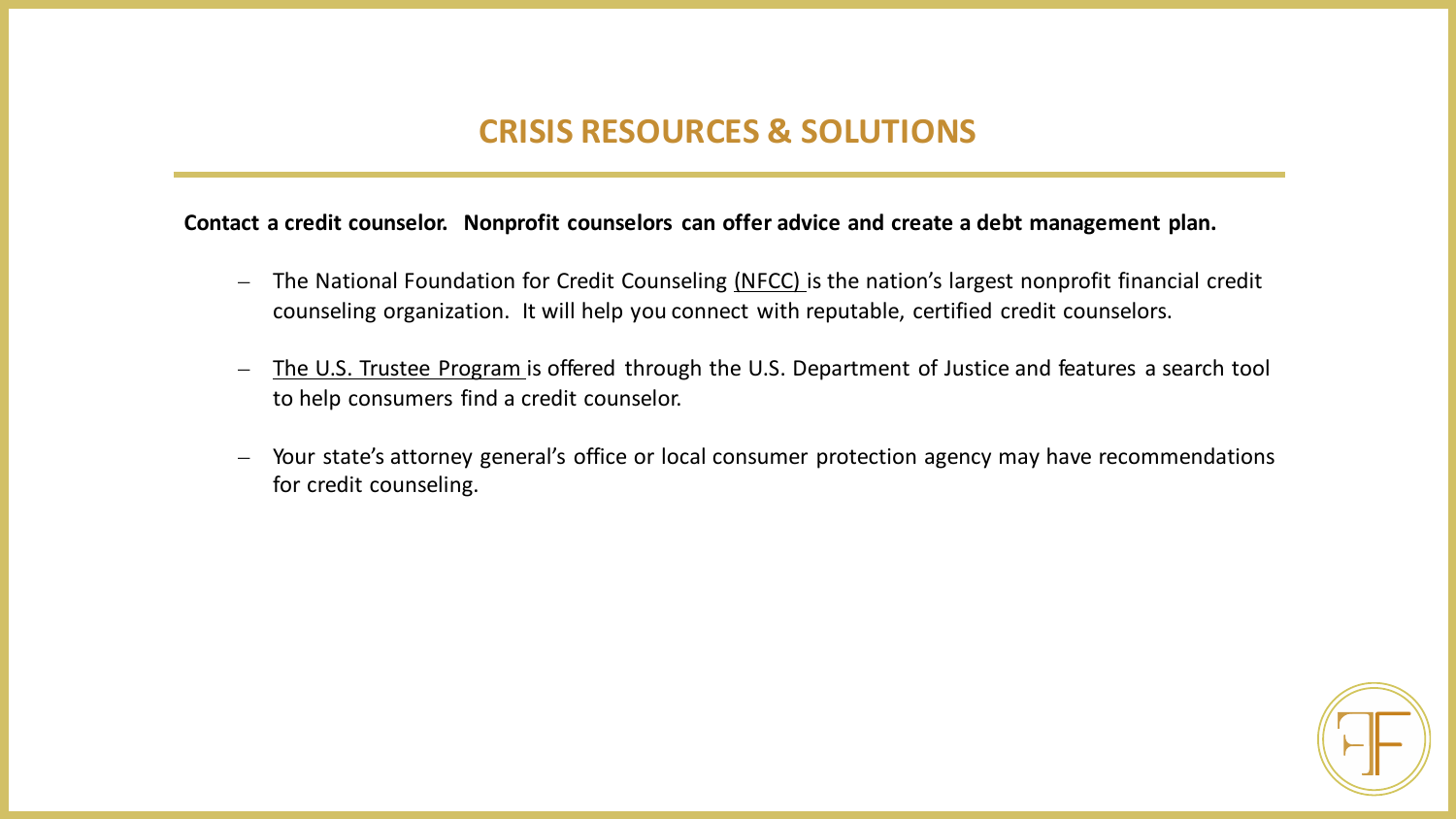# **WHAT ABOUT INVESTMENT STRATEGY?**

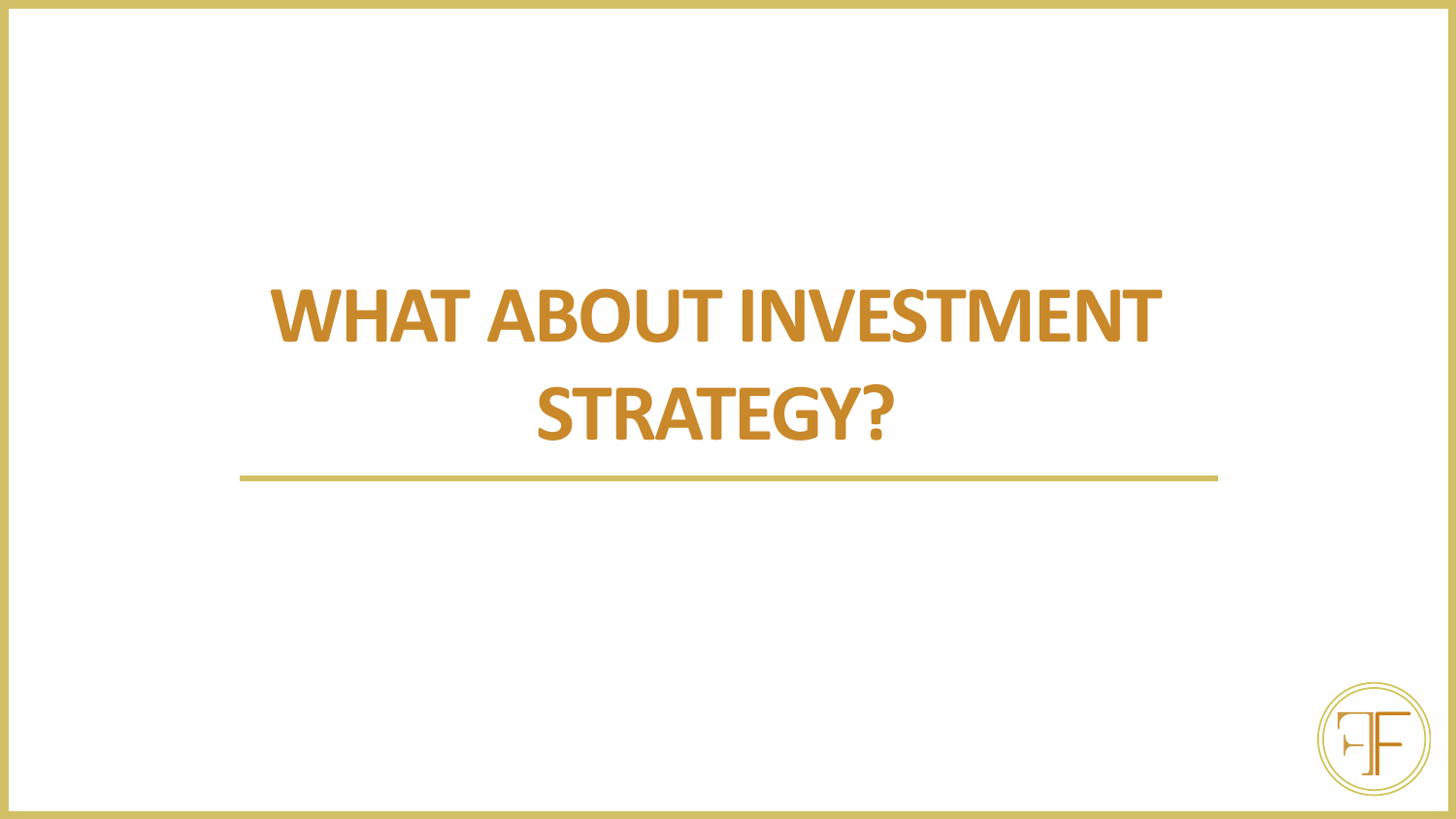## **WHAT ABOUT YOUR INVESTMENT STRATEGY?**

### **Don't let fear dictate your investment decisions!**

- $-$  It is human to feel fear of the unknown in an unprecedented situation.
- $-$  But, feeling fear and acting on fear, are very different things.

#### **Determine your liquidity needs for the next 6 to 12 months.**

- ⎼ Do you have an emergency fund in place?
- ⎼ Do you remain employed and receiving your pay and benefits?
- $-$  If you have no emergency fund, and no incoming cash flow, determine your cash flow needs for the next 6 months.
- $-$  If you have to raise cash through liquidating investments, then do so to ensure liquidity for the next 6 months.

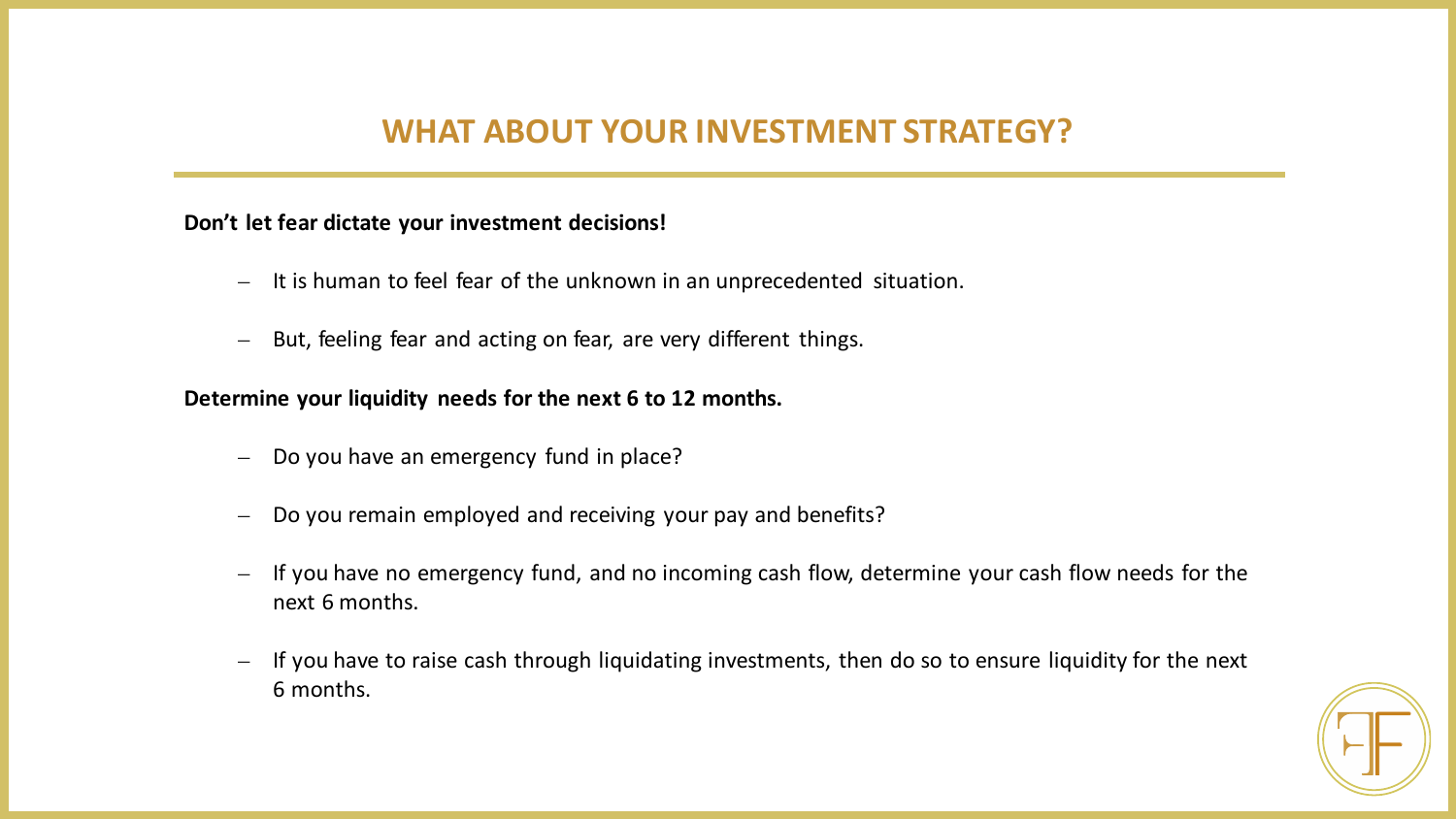### **WHAT ABOUT YOUR INVESTMENT STRATEGY?**

**Keep in mind that there have been multiple unprecedented economic crisis over time, and the crisis ultimately got resolved and economic activity grew and often exponentially.** 

- $-$  A patient, disciplined, long-term investor will be rewarded for standing firm during the crisis. Market timing is a fool's errand.
- $-$  Selling low and buying high, and, determining when to re-enter the market will result in permanent capital loss and loss of profit during the ultimate run-up of the market.

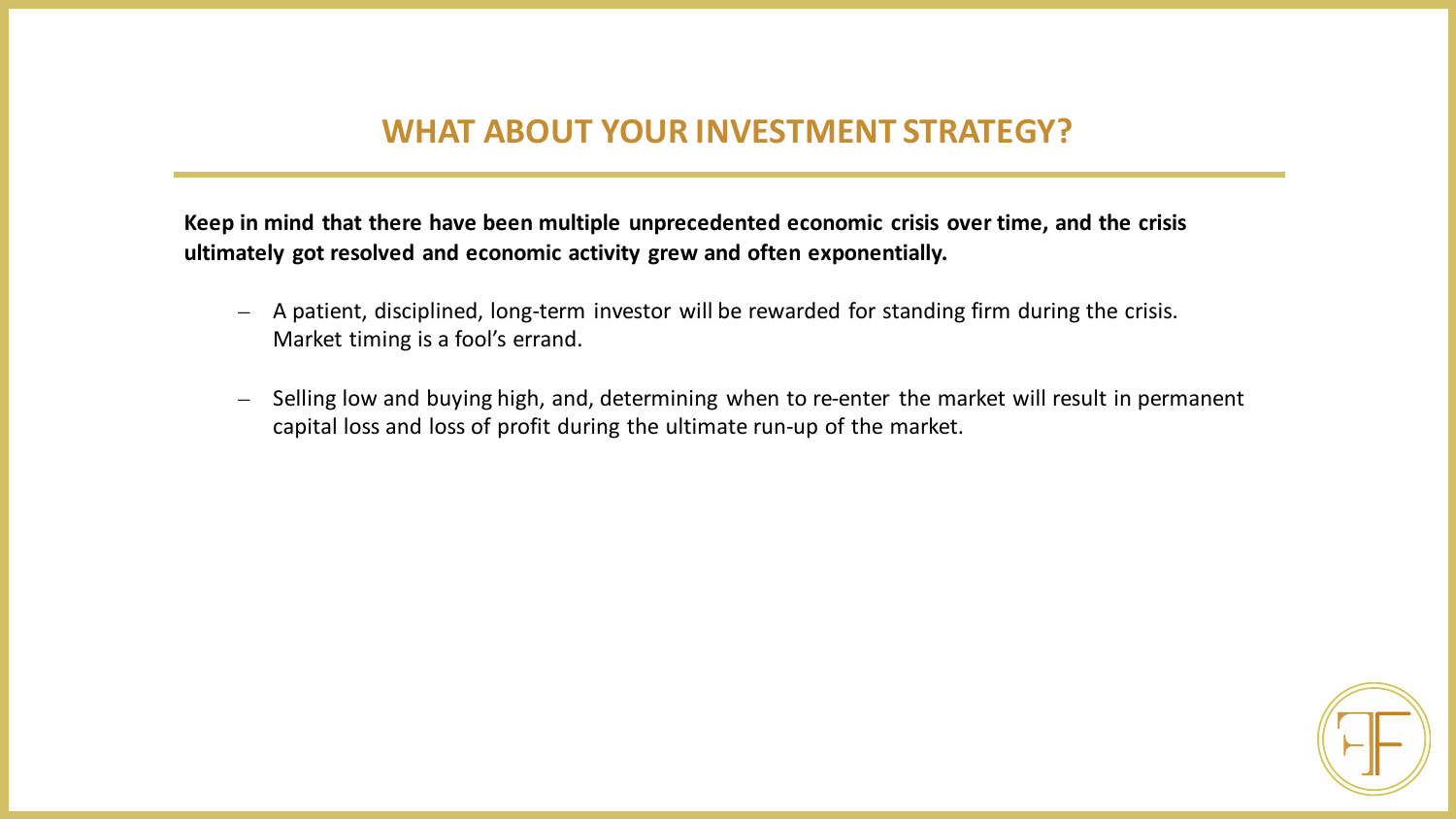#### Forward Returns Following History's Worst Bear **Markets**

Total Returns for the S&P 500

| Peak      | Trough                                     | Drawdown | 1 Year | 3 Years | 5 Years |
|-----------|--------------------------------------------|----------|--------|---------|---------|
| 1929, SEP | 1932, JUN                                  | $-86.2%$ | 162.9% | 170.5%  | 344.8%  |
| 1932, SEP | 1933, FEB                                  | $-40.6%$ | 98.7%  | 194.6%  | 154.6%  |
| 1933, JUL | 1933, OCT                                  | $-29.8%$ | 2.9%   | 120.1%  | 87.3%   |
| 1934, FEB | 1935, MAR                                  | $-31.8%$ | 83.8%  | 16.3%   | 84.9%   |
| 1937, MAR | 1938, MAR                                  | $-54.5%$ | 35.2%  | 38.2%   | 84.5%   |
| 1939, OCT | 1940, JUN                                  | $-31.9%$ | 8.0%   | 59.7%   | 118.8%  |
| 1940, NOV | 1942, APR                                  | $-34.5%$ | 61.2%  | 128.6%  | 144.9%  |
| 1968, NOV | 1970, MAY                                  | $-36.1%$ | 34.8%  | 50.6%   | 42.2%   |
| 1973, JAN | 1974, OCT                                  | $-48.2%$ | 38.1%  | 72.7%   | 117.5%  |
| 1987, AUG | 1987, DEC                                  | $-33.5%$ | 23.2%  | 55.5%   | 121.7%  |
| 2000, MAR | 2002, OCT                                  | $-49.1%$ | 24.4%  | 59.0%   | 105.1%  |
| 2007, OCT | 2009, MAR                                  | $-56.8%$ | 53.6%  | 98.0%   | 181.6%  |
|           | TABLE: BEN CARLSON · SOURCE: DFA/BLOOMBERG |          |        |         | FORTUNE |

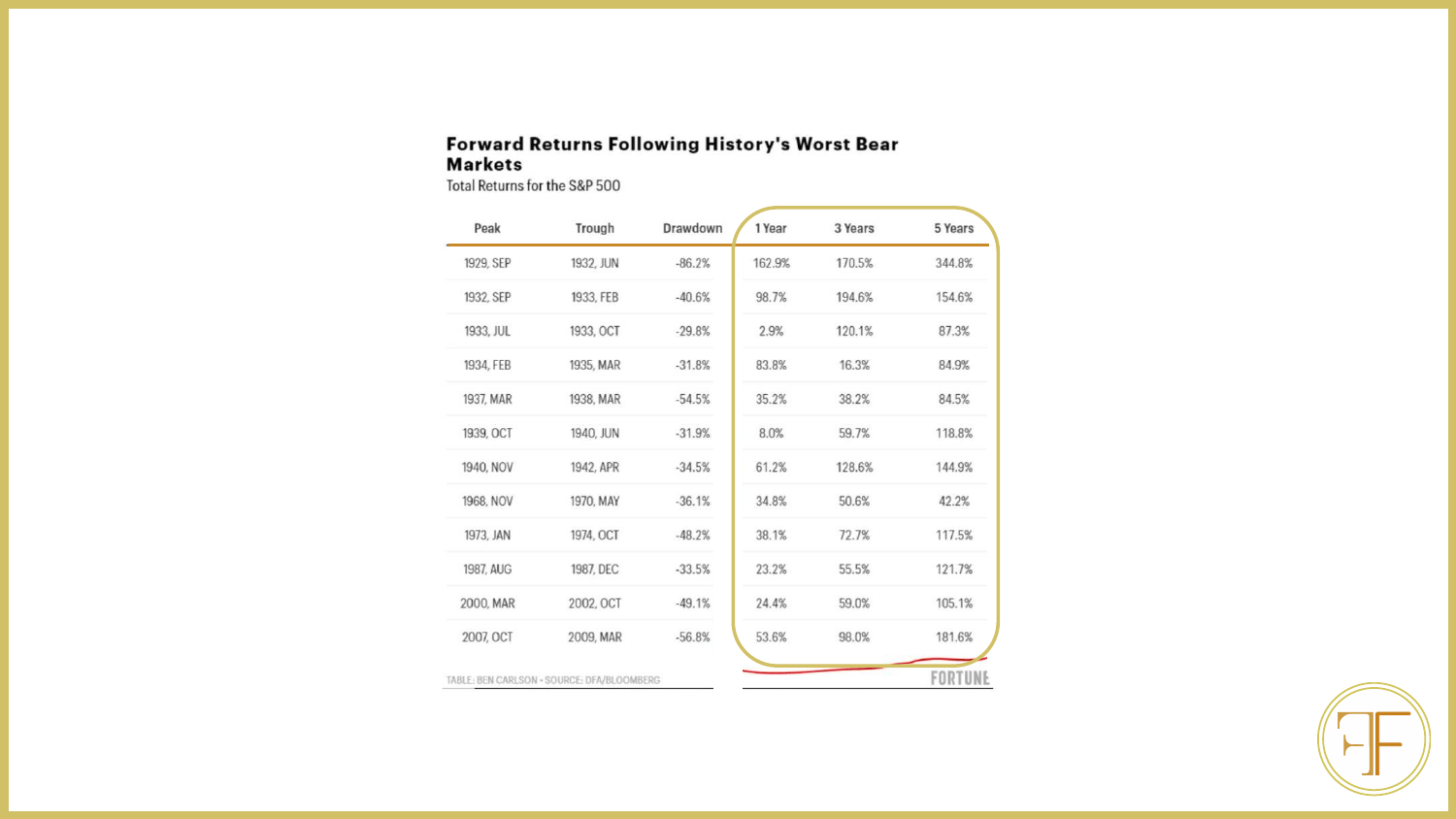## **WHAT SHOULD WE DO NEXT?**

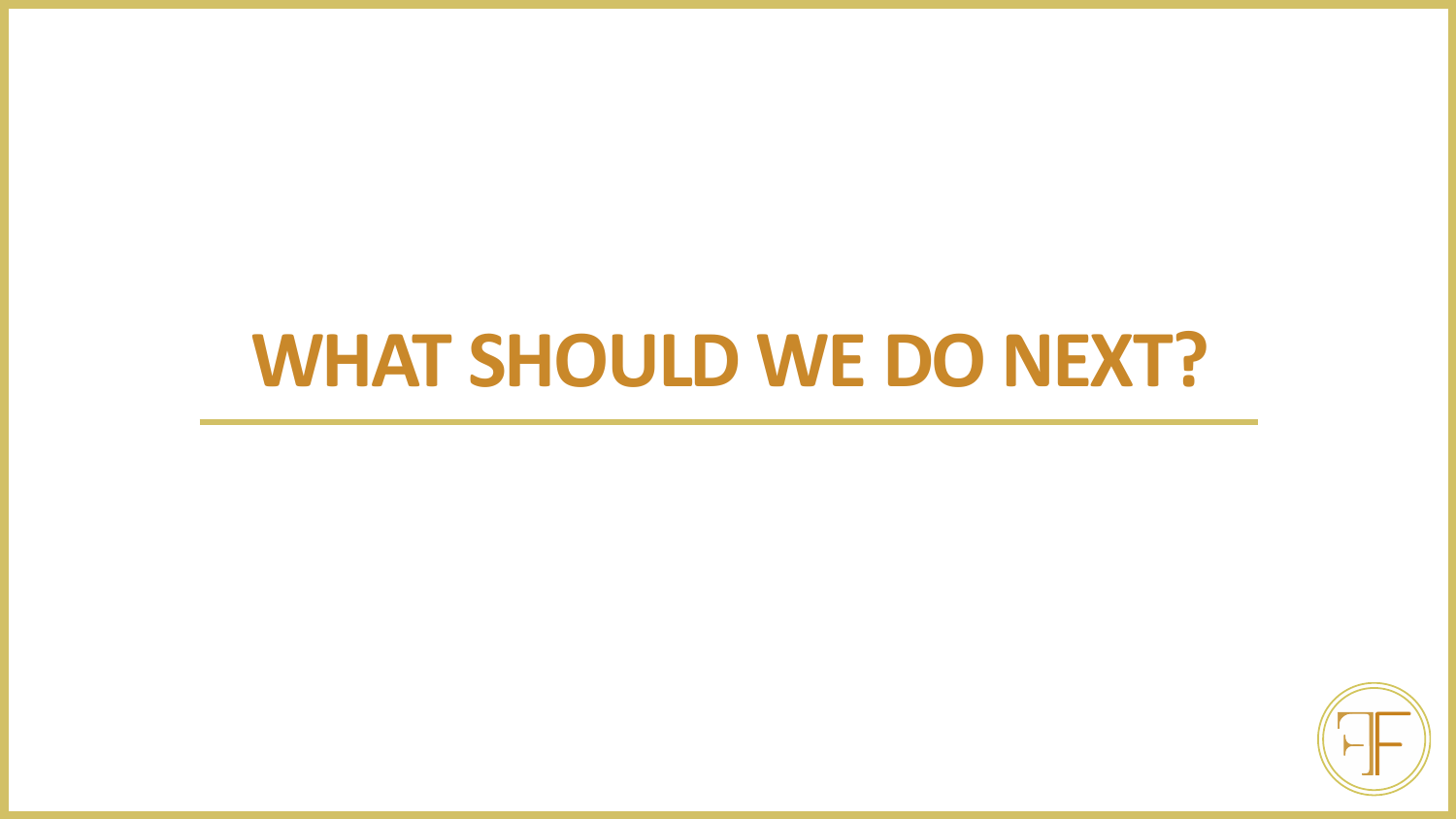## **WHAT SHOULD WE DO NEXT?**

**Step back and reassess how your financial situation has held up during this time of unexpected crisis. Ask yourself, prior to the crisis:**

- Did you have a budget?
- Did you have an emergency fund, and if not, why?
- Did you have burgeoning, lingering credit card debt, that is now causing further stress?
- $-$  Have you been living beyond your means?
- Did you have a savings plan in place?

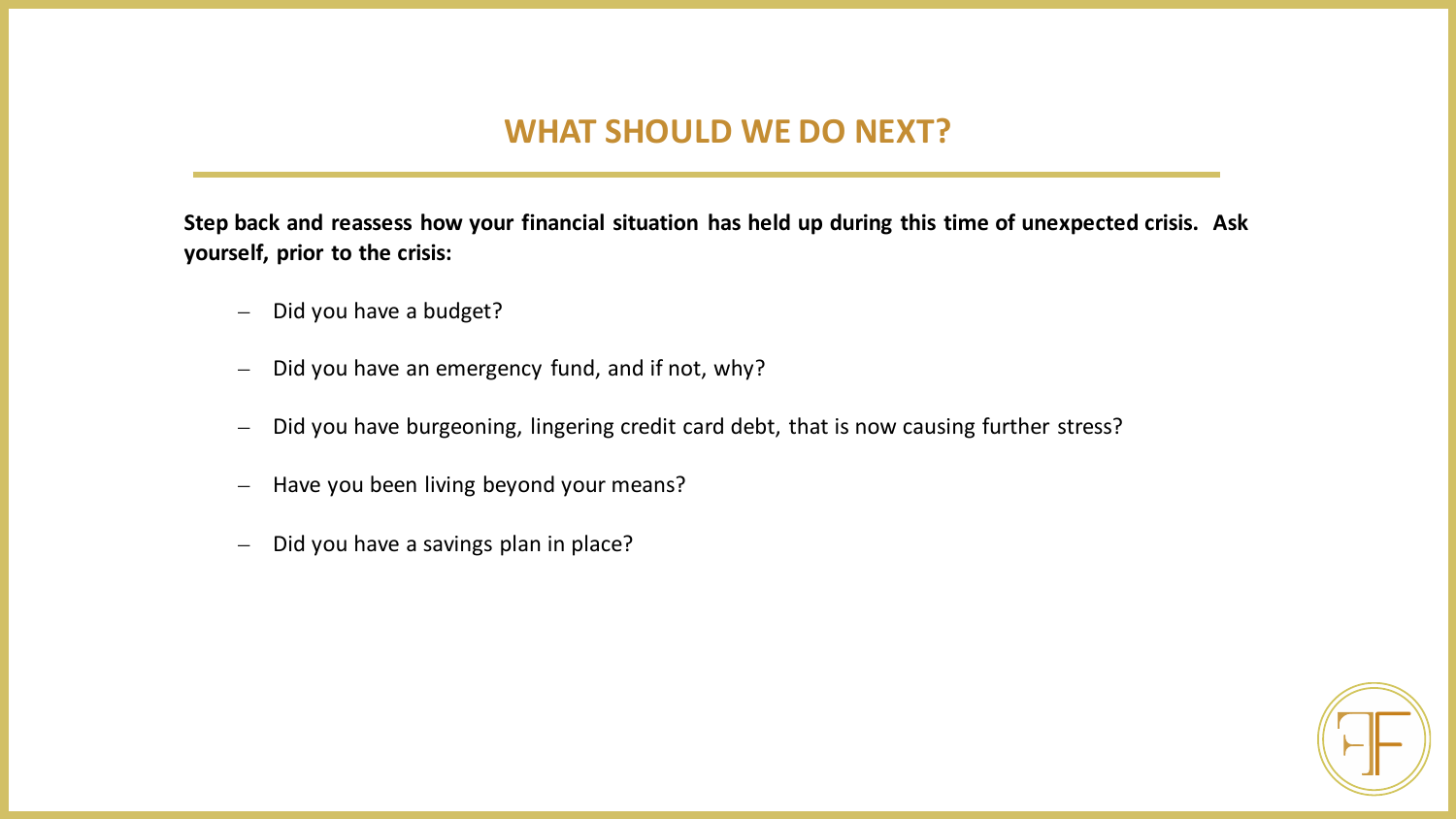## **WHAT SHOULD WE DO NEXT?**

**Now is the time to plan for the future, post-crisis environment!**

- ⎼ Create a budget
- Implement a plan to pay your credit card debt off
- ⎼ Establish an Emergency Fund to cover 4-6 months of expenses
- ⎼ Establish a doable, automated savings plan
- Live within your means

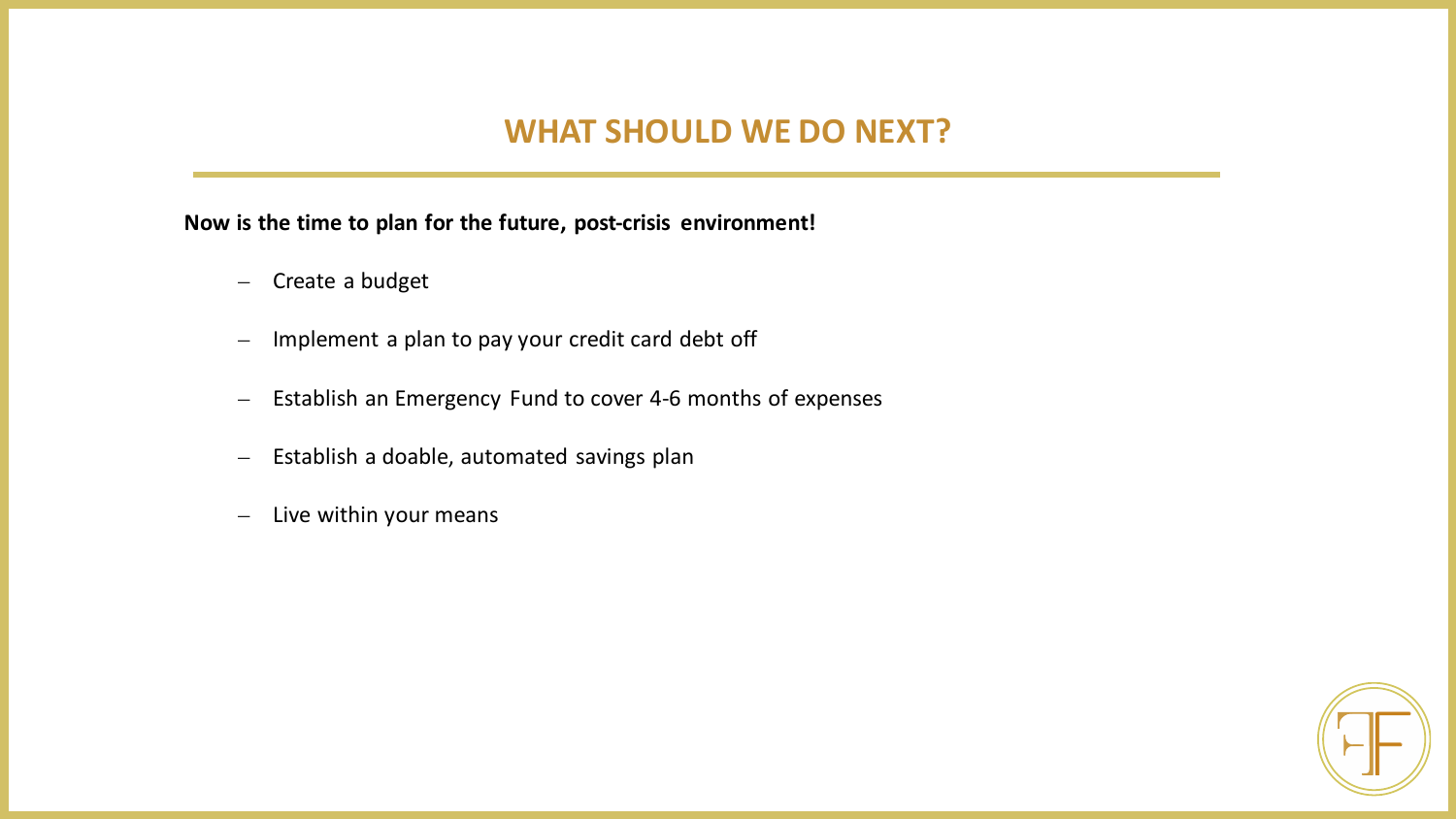## You have power over your mind not outside events. Realize this, and you will find strength **" "**

*-Marcus Aurelius*

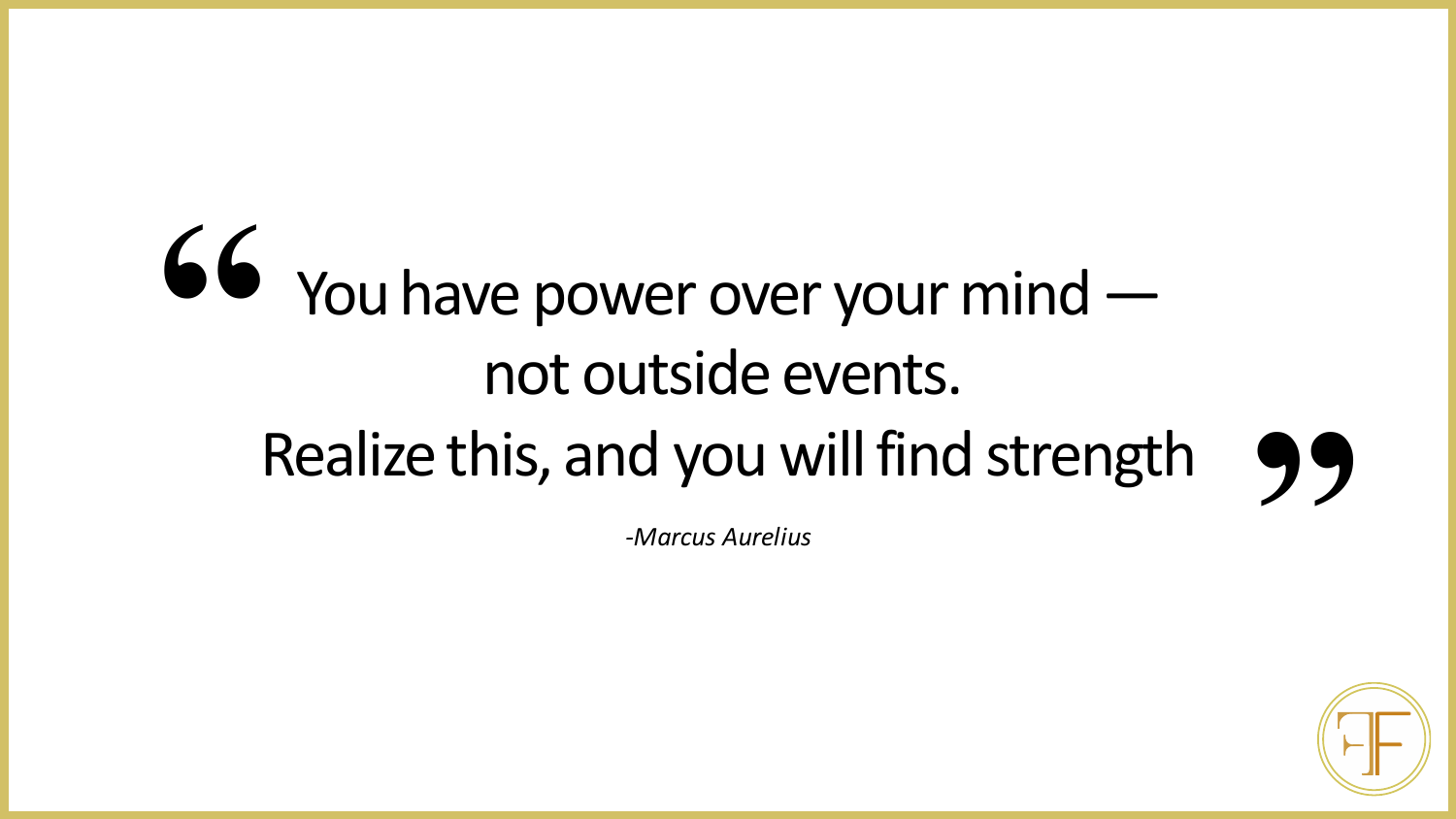

## THE FISCAL FEMINIST

## CONTACT FOLLOW LISTEN

**Email:** kim@thefiscalfeminist.com **Phone:** 949.877.5004 **Blog:** thefiscalfeminist.com

**Insta:** @thefiscalfeminist **Facebook:** @thefiscalfeminist **Twitter:** @fiscal\_feminist

**Podcast:** The Fiscal Feminist Available on: Spotify, Google Podcasts, & Apple Podcast and Zencast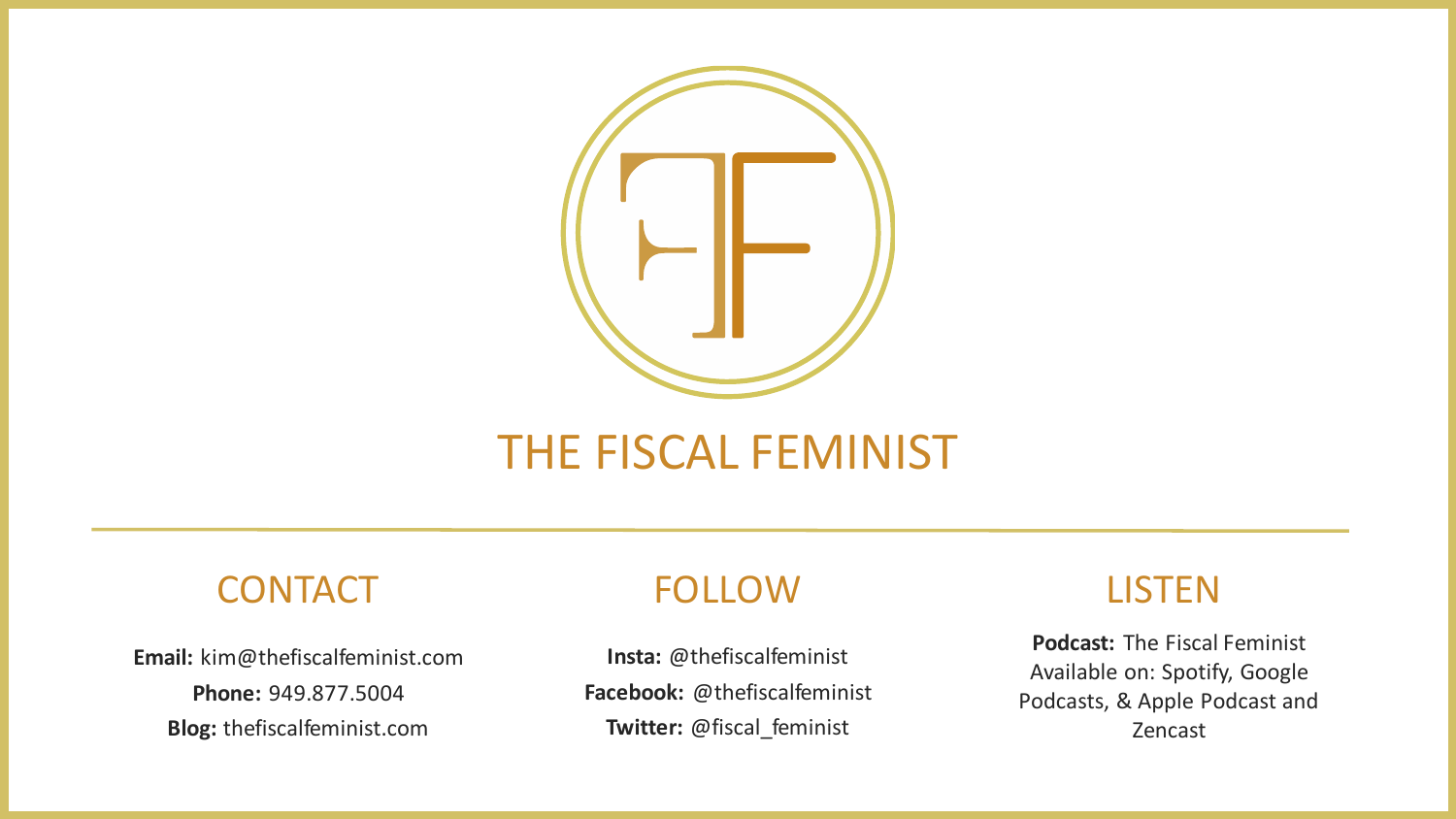## **WEBSITES REFERENCED**

#### **CORONAVIRUS EMERGENCY LOANS – SMALL BUSINESS GUIDE AND CHECKLIST** [www.uschamber.com/sites/default/files/023595\\_comm\\_corona\\_virus\\_smallbiz\\_loan\\_final.pdf](http://www.uschamber.com/sites/default/files/023595_comm_corona_virus_smallbiz_loan_final.pdf)

**NATIONAL FOUNDATION FOR CREDIT COUNSELING (NFCC)**  [www.nfcc.org](https://www.nfcc.org/)

**THE U.S. TRUSTEE PROGRAM:** [www.justice.gov/ust/list-credit-counseling-agencies-approved-pursuant-11-usc-111](https://www.justice.gov/ust/list-credit-counseling-agencies-approved-pursuant-11-usc-111)

**FEDERAL STUDENT AID:** <https://studentaid.gov/>

**US DEPARTMENT OF LABOR** [www.dol.gov/](https://www.dol.gov/)